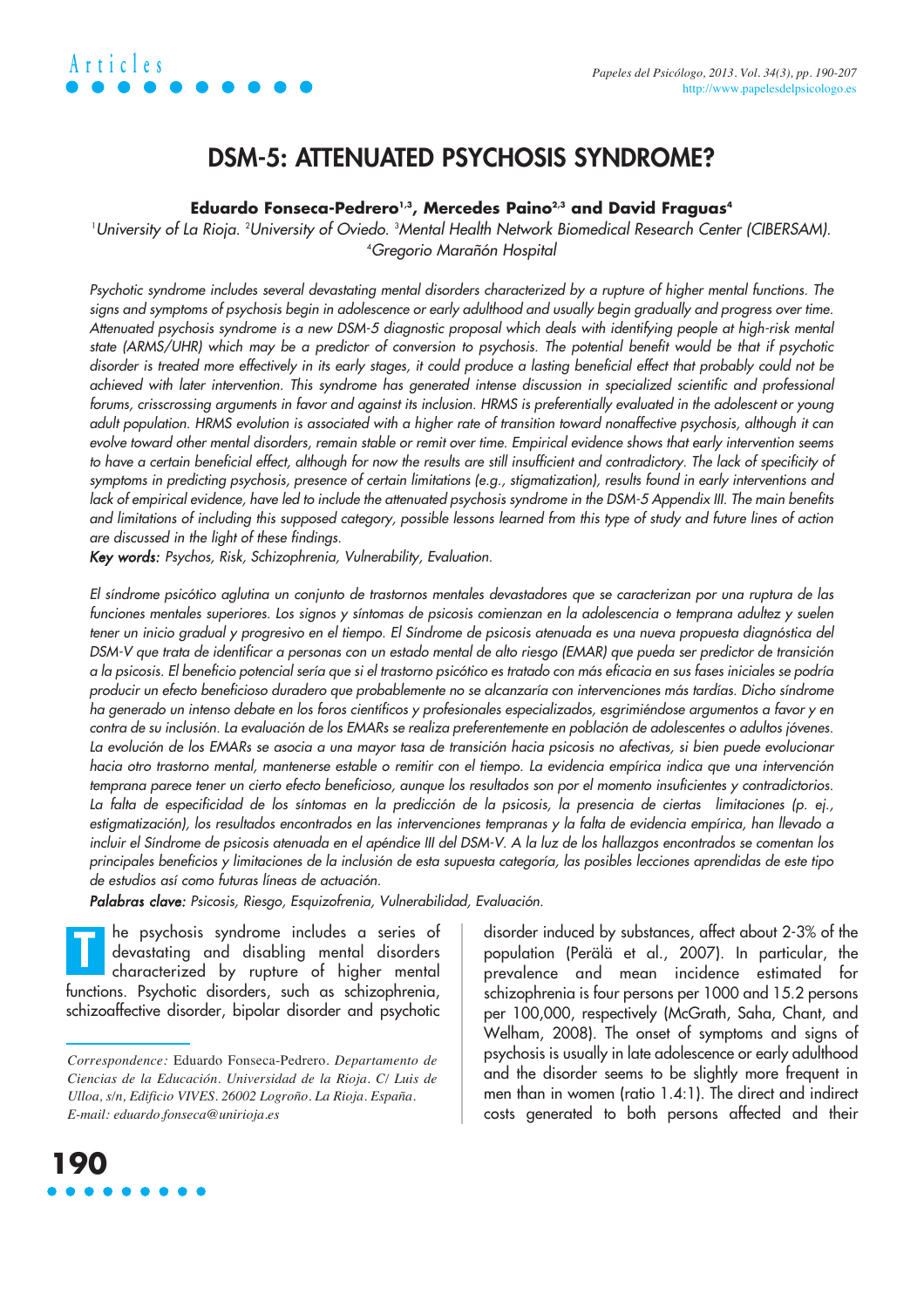families, as well as health and social care are considerable. For example, it could be mentioned that: a) risk of death for any reason is two-to-three times higher in persons with schizophrenia (McGrath, et al., 2008) and die 12 to 15 years sooner than the population mean (Saha, Chant, and McGrath, 2007), and b) the estimated direct and indirect economic cost for schizophrenia and related disorders in Spain was 1,970 million Euros in 2002 (Oliva-Moreno, López-Bastida, Osuna-Guerrero, Montejo-González, and Duque-González, 2006). Based on these findings there is no doubt that any action taken for this syndrome is of the highest relevance. Mental disorders, like psychosis, must be, and in fact are beginning to be, one of the main lines of action within government policies in matters of mental health. Only a more logical comprehension of psychosis considering its complexity and heterogeneity will permit more efficient management of health-care and society resources.

The study of the psychotic phenotype is at a critical moment in the international scientific panorama (Linscott and van Os, 2013). Psychosis and its related disorders have been fully described by several different etiological models (Lemos Giráldez, Vallina Fernández, Fonseca Pedrero, Paino, and Fernández Iglesias, 2012; Tandon, Keshavan, and Nasrallah, 2008). Recently, van Os, Kenis, and Rutten (2010) proposed an interesting psychosis phenotype model which could be summarized in the following points:

- a) The psychosis syndrome includes four intercorrelated dimensions: Affective dysregulation, characterized by impairment of affect, and symptoms of depression, mania and anxiety are also found. Psychosis, characterized by hallucinatory experiences and delusional ideation. Negative, characterized, among others, by physical and social anhedonia, avolition, and affective flattening. Cognitive, characterized by information processing deficit such as alterations of memory, attention and/or executive functions. These four dimensions are rather congruent with those formulated in the DSM-5 (Tandon et al., 2013) and with those found in empirical studies of patients with psychosis (Reininghaus, Priebe, and Bentall, 2013) and completely cover the symptomatic heterogeneity found in clinical practice and research. The fact is that other facets could have been considered, such as cognitive disorganization or psychomotor alterations.
- b) The psychosis phenotype is distributed over a psychopathological continuum of severity. The symptoms and signs of psychosis may be found in both general and clinical populations. People could be

located at some point on this extended psychosis phenotype continuum limited by poles of "normality" and "illness". In this sense, people who are near the severity end (psychosis) would possibly have a higher probability of surpassing the clinical threshold, of coming into contact with the health-care systems, as well as greater associated disability and need for treatment. In this model, attenuated psychotic experiences, below the clinical threshold and distributed normally in the general population, would be considered the behavioral expression of latent vulnerability to psychosis. About 10-20% of the general population would theoretically be at risk of moving toward a psychotic syndrome (Linscott and van Os, 2013; van Os, Linscott, Myin-Germeys, Delespaul, and Krabbendam, 2009). This assumption of continuity is coherent with a dimensional evaluation of psychosis symptoms and signs (Barch et al., 2013) which improves acquisition of evidence of validity and reliability of measures (Markon, Chmielewski, and Miller, 2011). It also enables study of such symptoms in the general population and their relationship with risk and protection factors for implementing early detection and intervention strategies.

**Articles**

- c) The extent of comorbidity or overlapping of such dimensions varies depending on the place the person occupies on the continuum. As the psychosis phenotype goes from subclinical to clinical, these facets would overlap more. For example, overlapping of negative affective dysregulation would be greater in the clinical population than in the nonclinical population (or in persons in whom it is more severe but still below the clinical threshold). This is congruent with results found in samples of the general, high-risk and psychotic patient populations (Links and Eynan, 2013; Linscott and van Os, 2010; Salokangas et al., 2012).
- d) The configuration and interrelationships of the four dimensions may lead to different nosological entities. For example, see the case of a patient in whom the affective dysregulation (mania) and psychosis were more strongly represented or had more weight, comparatively speaking, than the cognitive or negative dimensions (van Os and Kapur, 2009). In this case, and depending on the severity, the level, the number and duration of symptoms and signs, a bipolar disorder might be diagnosed (Heckers et al., 2013).
- e) It gives priority to the interaction between genetic and environmental factors in explaining severity and the probability of becoming clinical disorder. The close connection between genetic and environmental factors,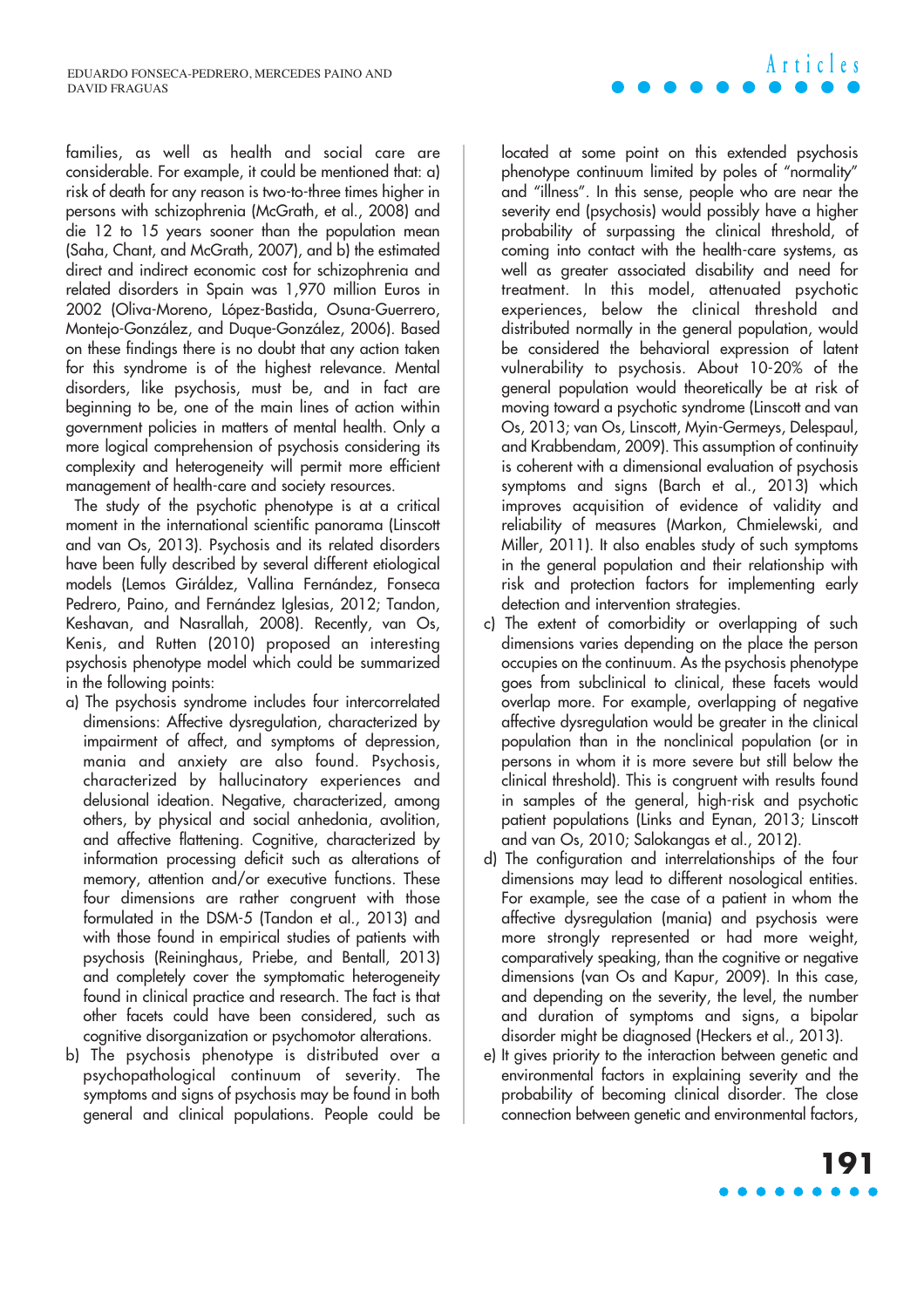

whether in the form of trauma, stress, use of cannabis, virus during pregnancy or obstetric complications, is known in psychosis vulnerability models (Beards et al., 2013; Myin-Germeys and van Os, 2007; Tandon et al., 2008; van Os et al., 2010; Zubin and Spring, 1977). The interface established between environmental and genetic factors is of the highest transcendence in understanding the etiopathogenesis of the psychosis syndrome. The Gene-x-Environment interaction combined with the presence of other factors, such as for example, the occurrence, intensity and persistence of psychosis experiences, as well as comorbidity or associated social dysfunction would explain the transition to the clinical outcome (Kaymaz et al., 2012).

The psychosis syndrome shows an evolutionary course in a series of differentiated stages. Classic retrospective studies by Hafner and An der Heiden (1999) found that 73% of cases began with unspecific prodromal or negative symptoms, 20% began with positive, negative or unspecific symptoms, and only 7% began only with positive symptoms. It was also observed that most patients had a form of chronic onset, with a prodromal stage lasting five years, and already clearly psychotic evolution of over one year before the first admission. Simply, 18% of cases presented a brusque or acute form of onset, with one month of evolution of symptomology. More recent prospective studies also seem to show the existence of a period of previous progression immediately after the first episode (Fusar-Poli, Bonoldi, et al., 2012; Fusar-Poli, Borgwardt, et al., 2012; Lemos-Giráldez et al., 2009; Ruhrmann, et al., 2010; Woods et al., 2009). This phase seems to be followed by a period of around two to five years in which the patients remain relatively stable. Results seem to suggest that the first three years of the illness (treated or not) provide an extraordinary occasion for being able to impede or limit the usual potential decline of psychoses by intervening early and thus possibly achieving better recovery of the disorder (Vallina, 2003; Vallina, Lemos Giráldez, and Fernández, 2006; Vallina, Lemos Giráldez, and Fernández, 2012).

Before formal diagnosis of the clinical disorder, nonspecific changes to a multitude of spheres may be found that could be considered the entrance or doorway to the psychosis syndrome. It is true that for now there are no specific pathognomonic markers (biological, psychological or clinical) available showing whether frank psychosis is present or not. We mention a few prodromes of psychosis here as examples (Lemos, Giráldez, 2012): reduced attention and concentration,



#### **THE PSYCHOTIC PHENOTYPE IN THE GENERAL POPULATION AND CLINICAL-PATHOLOGICAL SIGNIFICANCE OF PSYCHOTIC EXPERIENCES**

Symptoms of psychosis, such as magical thinking, hallucinatory experiences and/or delusional ideation, can be found present in the general population, below the clinical threshold, and without being associated necessarily with a mental disorder or need for treatment. Epidemiological studies show that about 5-8% of the general population reports some psychotic experience (Linscott and van Os, 2013; Nuevo et al., 2012; van Os et al., 2009). For example, a recent meta-analysis carried out by Linscott and van Os (2013) found 7.2% prevalence and 2.5% mean annual incidence. This meta-analysis identified risk factors predicting psychotic experience: age, income, education, use of cannabis, use of alcohol, employment, marital status, migrant status or minority, urbanicity, stress, and family history of mental illness. These risk factors are similar to those found in patients with psychosis, and lend validity to this construct, as well as support to the assumed continuity between the subclinical and clinical psychosis phenotype (Kelleher and Cannon, 2011). In the adolescent population, the prevalence rates are slightly higher than in adults, reaching figures of 30% and over (Barragan, Laurens, Navarro, and Obiols, 2011; Fonseca-Pedrero, Santarén-Rosell, Paino, and Lemos Giraldez, 2013; Kelleher, Keeley, et al., 2012; Wigman et al., 2011). For example,

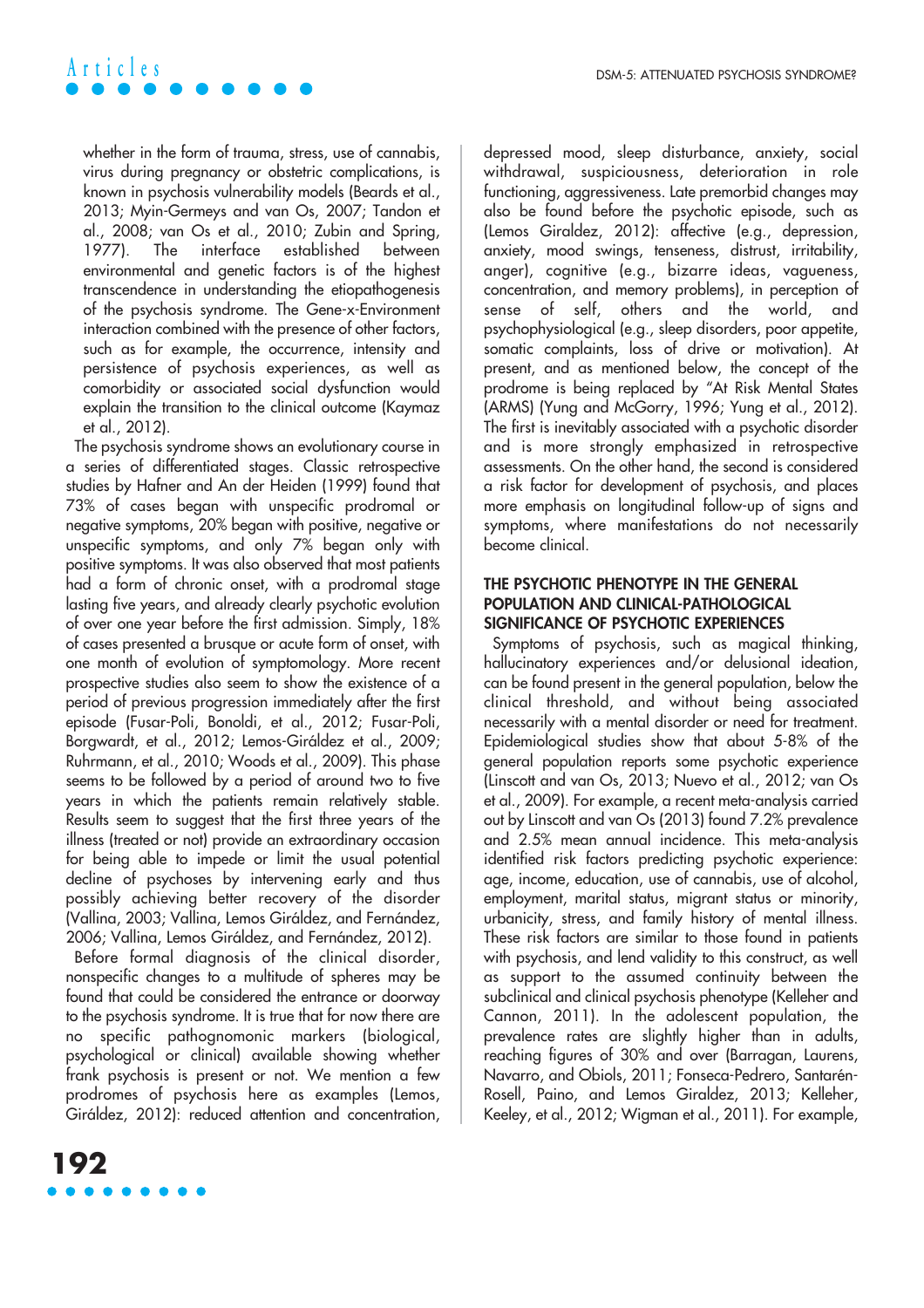Kelleher et al., (2012) conducted a meta-analysis in this population, finding mean prevalence rates of around 17% in children from 9 to 12 years of age and 7.5% in adolescents from 13 to 18.

Independent longitudinal studies show that the healthy participants who report such experiences have a higher future risk of moving to a psychotic disorder (Dominguez, Wichers, Lieb, Wittchen, and van Os, 2011; Gooding, Tallent, and Matts, 2005; Kaymaz et al., 2012; Poulton et al., 2000; Welham et al., 2009; Werbeloff et al., 2012; Zammit et al., 2013). In a recent meta-analysis done by Kaymaz et al. (2012), it was found that individuals who reported subthreshold psychotic experiences was 3.5 times higher than for individuals without psychotic experiences (0.16%) and there was meta-analytic evidence of doseresponse with severity/persistence of psychotic experiences. In another follow-up study done by Zammit et al. (2013), in a sample of 4724 participants and evaluated by structured interviews, they found that adolescents who at 12 years of age had had definitive psychotic experiences, were at greater risk of psychotic disorders at age 18 (Odds Ratio: 12.7; CI 95%: 6.2-26.1). However, it is equally true that new studies show the low specificity of such experiences, and that their evolution not only is circumscribed to the clinical diagnosis of psychosis, but also other mental disorders (e.g., posttraumatic stress syndrome or attempted suicide) (Fisher et al., 2013; Rössler et al., 2011), questioned its usefulness as a clinical predictor (Werbeloff et al., 2012). In this sense, it is postulated that this set of experiences present at early ages could be useful as more general markers of mental health problems as adults (Fisher et al., 2013).

Furthermore, individuals who report this set of experiences also usually show subtle emotional, behavioral, psychophysiological, neurocognitive and/or social impairments (Fonseca-Pedrero, Paino, et al., 2011; Horan, Blanchard, Clark, and Green, 2008; Kwapil, Barrantes Vidal, and Silvia, 2008; Lenzenweger, 2010; Raine, 2006) similar to those found in patients with schizophrenia and schizotypal personality disorder. When a schizophrenic patient's healthy family members were analyzed, attenuated psychotic and schizotypal experiences were also a predictive factor (Shah et al., 2012). In this sense, as mentioned, and considering the data all together, attenuated psychotic experiences would represent latent vulnerability to psychosis and could be considered an exophenotype risk marker for study of this set of syndromes (van Os et al., 2009). Table 1 summarizes some of the main findings in the literature referring to subclinical psychotic experiences.

An interesting question is what if all the psychotic experiences have identical clinical significance or if, on the contrary, some specific set of them could have a different psychopathological meaning, and therefore, different implications for prognosis and intervention. This could also be of interest for drawing possible evolutionary trajectories in a propensity-persistence-disability model (van Os et al., 2009). When considering this set of experiences, not only their number and frequency should be kept in mind, but also other factors, such as the associated degree of worry, conviction and distress, to name a few (Preti, Cella, Raballo, and Vellante, 2012). In this sense, if the associated levels of severity and distress are considered, the architecture of the psychosis phenotype could be sketched in the shape of a pyramid with different degrees (Yung et al., 2007). As may be observed in Figure 1, the first level, Level 0, would be absence of such experiences. In continuation, would be psychotic-like experiences unassociated with any distress or experiences that are not distressful but related to another psychopathological syndrome. On Level 3 would be experiences with clearly psychopathological involvement associated with clinical distress and seeking treatment. Finally, on the last two levels would be the signs and symptoms of psychosis, and therefore, associated with greater severity and distress as well as clinically significant disability.

According to Nelson and Yung (2009), each of these levels of the psychosis phenotype architecture could have a different underlying involvement. On the first level,

#### **TABLE 1 KEY POINTS IN THE STUDY OF SUBCLINICAL PSYCHOTIC EXPERIENCES**

Subclinical psychotic experiences

- ✔ They are distributed among the general population below the clinical threshold, and extend beyond the clinical phenotype.
- $\blacktriangleright$  Mean annual prevalence is 7.5%, while mean annual incidence is 2%.
- $\sqrt{2}$  More frequent in adolescence (prevalence 7.5-17%) than in adults
- ✔ Persistence rate is about 20-30% of cases
- $\blacktriangleright$  They predict onset of later psychotic disorder (rate 0.5 per year), particularly if persistent
- ✔ Confluence of other associated factors (e.g., family members with psychosis, coping strategies, social functioning, affective impairment, etc.) is necessary for conversion to a clinical outcome.
- ✔ They are associated with the same risk factors found in patients with psychosis (e.g., young, low income, use of cannabis, childhood trauma, etc.).
- ✔ They can have different clinical-pathological significance and evolutionary paths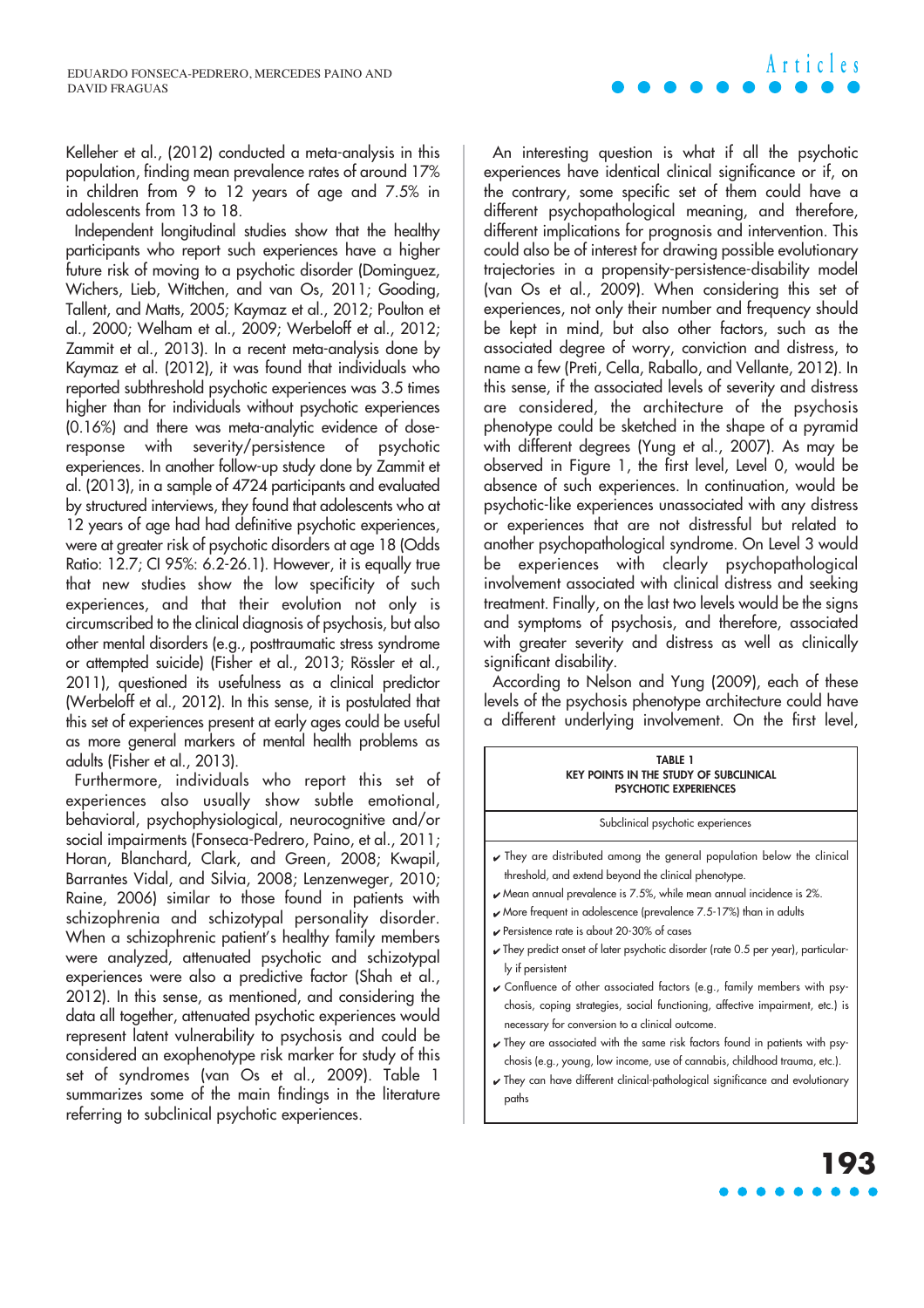experiences would not be associated with clinical distress or need for care. This would be "happy schizotypy" (McCreery and Claridge, 2002). On a second level would be "incidental" experiences (Yung et al., 2009) in the form of clinical "noise", e.g., a person with attenuated positive symptoms who does not go into psychosis or a patient with depression who admits hearing voices that do not annoy him. On a third level, such experiences would be the expression of an underlying disorder, for example, a patient with a disorder of perception of the self as the agent of his own thoughts, experiences, actions, etc., and of the relationship of the self with the world.

#### **ATTENUATED PSYCHOSIS SYNDROME**

The attenuated psychosis syndrome has generated and continues generating a stimulating discussion in specialized scientific forums (Arango, 2011; Carpenter, 2009; Carpenter and van Os, 2011; Corcoran, First, and Cornblatt, 2010; Frances, 2010; Huesco, 2011; Obiols, 2012; Ruhrmann, Schultze-Lutter, and Klosterkötter, 2010; Tsuang et al, 2013; Woods, Walsh, Saksa, and McGlashan, 2010). This proposal is based on: a) certain signs and symptoms indicative of the risk of conversion to psychosis can be identified, and b) their early detection would enable specific intervention to be carried out to prevent conversion or diminish the possible impact of the clinical situation. In this sense, the results show that groups of persons at risk who show a higher probability of transition to psychosis can be identified. However, and as shown further below, these two points are not necessarily entirely true since, for the time being: a) a high percentage of the participants considered at high risk of psychosis do not necessarily develop a psychotic-like



disorder, and b) there is not enough empirical evidence related to the supposed beneficial effect of early intervention. In view of the above, at first, the DSM-5 psychotic disorders work group modified the diagnostic label from "psychosis risk syndrome" to "attenuated psychosis syndrome" or "attenuated psychotic symptoms syndrome" (curiously, the name was changed but the diagnostic criteria remained exactly the same), and later included it not in the main DSM-5 document, but in Appendix III (Tsuang et al., 2013).

#### Diagnostic criteria

The diagnostic criteria proposed by the DSM-5 psychotic disorders work group are discussed below:

- A. Characteristic symptoms: at least one of the following symptoms is present in attenuated form, with sufficient severity and/or frequency to warrant clinical attention: 1. Delusions/delusional ideas
	- 2. Hallucinations/perceptual abnormalities
	- 3. Disorganized speech/communication
- B. Duration and frequency: Symptoms in Criterion A must be present at least once per week for the past month.
- C. Progression: Symptoms in Criterion A must have begun or worsened in the past year.
- D. Clinical distress/dysfunction/seeks treatment: Symptoms of Criterion A are sufficiently distressing and disabling to the individual and/or legal guardian to lead them to seek help.
- E. Symptoms in Criterion A are not better explained by any other DSM-5 mental disorder, including substance-related disorders.
- F. Clinical criteria for a psychotic disorder have never been met.

It may be observed that the attenuated psychosis syndrome would be a polyhedral construct based on the descriptive psychopathology, specifically on the symptomology, frequency, duration, progression, associated distress (dysfunction or seeking treatment) and two exclusion criteria. From our point of view, this set of symptoms would be the intermediate phenotypic expression of a psychopathological continuum, with potential conversion to frank psychosis, although without definite risk of such progression. This entity is also founded on a paradigm shift based on a determinist approach rooted in well-established cause-effect relationships, to another with a probabilistic approach, based on the existence of true and false risk signs (prodromal). Therefore, its function would be rather early detection and would involve estimation of risk probability,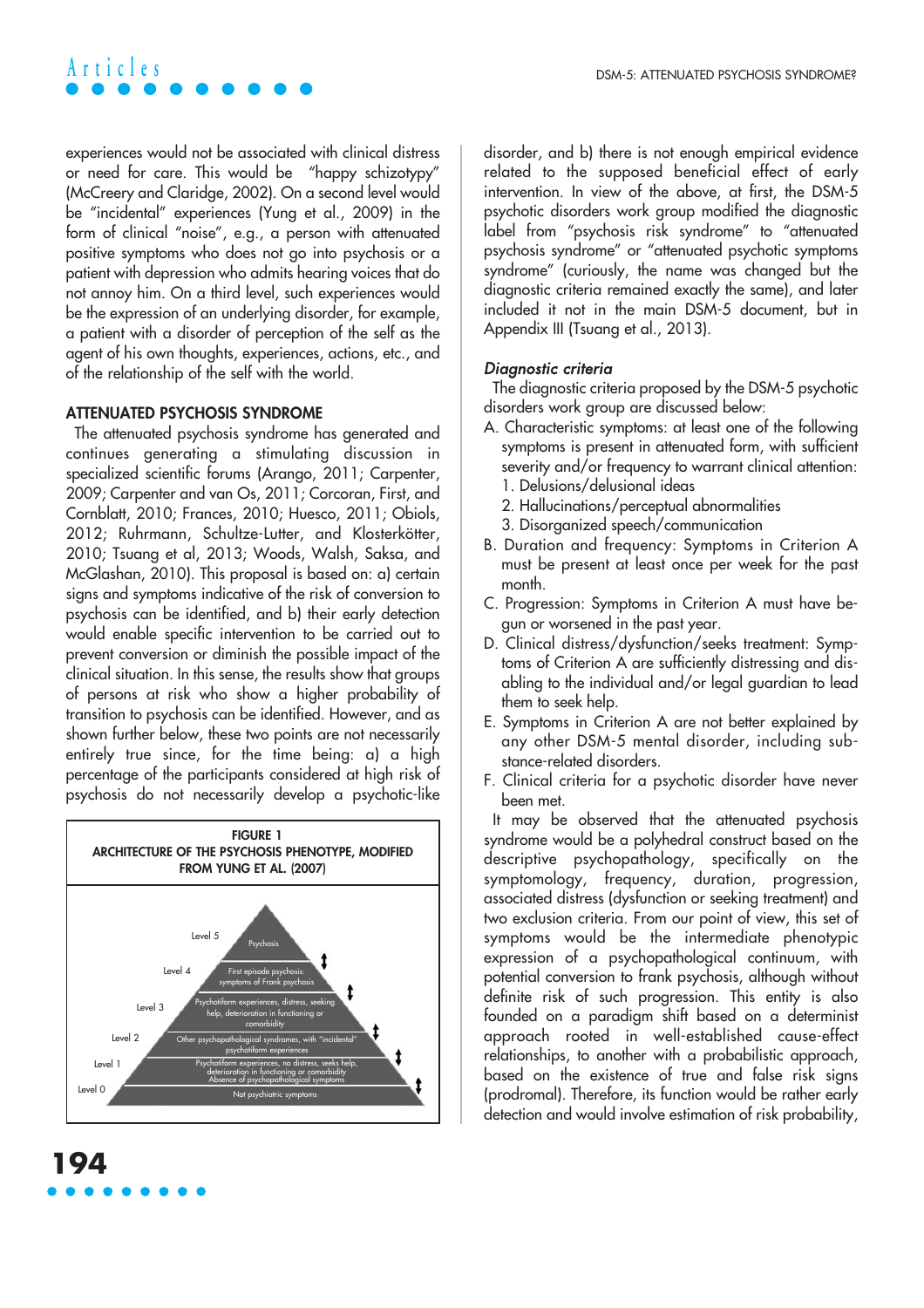not necessarily an early diagnosis (Lemos Giraldez, 2012). For example, Table 2 presents a hypothetical case of attenuated psychosis syndrome. Such cases could serve, for example, for training clinicians and professionals not assigned to specialized research units.

#### The debate is served: pros and cons

Logically, the inclusion of such a nosological category in the DSM-V has generated an interesting debate, brandishing arguments in favor and against. Some of the explanations given by experts in the subject are described in continuation. Those who are in favor of developing and including this syndrome in the APA manual point out that: a) it could stimulate research and improve strategies for early identification, prevention and early intervention, b) early prevention could delay, diminish or even prevent possible development of psychosis, c) such signs and symptoms can be evaluated reliably and validly, d) many patients at risk arrive at clinics with cognitive deficiencies, as well as certain distress and disability, so the associated suffering could be reduced, although a clinical condition were not present, and e) the stigma associated with such a diagnosis could be modified and managed.

On the other hand, authors who are against inclusion of this syndrome consider the following limitations or problems, that is: a) lack of empirical evidence and results still inconsistent for now, b) high rates of false positives (about 75%) and low rates of conversion to psychosis; c) lowering of clinical thresholds, which would lead to higher rates of mental disorders and psychopathologization of society and culture, d) sample bias (studies have been done, preferentially in samples from research clinics linked to the university system, but it has not been examined in all cultures and there are not even any studies with representative samples of the population taken by random sampling); e) difficulty in setting cut-off points for diagnosis and fuzzy borders for differentiating clinical and subclinical states, f) this diagnosis can be associated with stigma and discrimination, g) increase in unnecessary treatments, for example, use of psychopharmacology (low doses of antipsychotics) with the consequent collateral effects (e.g., teenage weight gain) and economic and health-care cost, h) different legal-legislative (the role of insurers in some countries) and economic implications (possible benefits to the pharmaceutical industry).

Likewise, many questions remain unanswered, to cite just a few: Can it be diagnosed in adolescence? What is attenuated and what is sufficient severity? Should negative symptoms be considered? Is it the same in all cultures? Are clinicians trained well enough in it? How should professionals be trained in it?

#### **EVALUATION OF THE PSYCHOSIS PHENOTYPE USING MEASUREMENT INSTRUMENTS: HIGH-RISK PARADIGMS**

The idea of preventing and intervening early in persons at risk of psychosis to mitigate its possible impact on many levels has pushed the development and validation of a wide variety of measurement instruments (Addington and Heinssen, 2012; Barrantes-Vidal, Obiols, and Zaragoza Domingo, 2006; Fonseca-Pedrero, Lemos-Giráldez, et al., 2011; Fonseca-Pedrero et al., 2008).

The whole evaluation process goes through having psychometric-quality measurement instruments. Without proper evaluation, it would not be possible to make a precise diagnosis and without the right diagnosis, effective intervention cannot be carried out. That is, if evaluation is deficient, it is possible that both the diagnosis and intervention may be erroneous. In the field of psychosis, and any other, there is no doubt that the use of measurement instruments with good metric quality with respect to score reliability and evidence of validity, based on which solid well-founded decisions may be made, is a necessity from both clinical and research viewpoints. Logically, measurement instruments must be correctly translated, adapted, designed and validated in our context, following international guidelines and standards

#### **TABLE 2 A PRACTICAL CASE OF ATTENUATED PSYCHOSIS SYNDROME. (JACOBS ET AL.,2011)**

Susana is a 17-year-old girl in her fourth year of secondary education (ESO). Her mother takes her to a psychologist after noticing some "strange" behavior which has caused her concern. Susana has an uncle with schizophrenia. Her mother comments that the girl's "strange" behavior has been occurring for about five months. The teenager comments that once or twice a week she has heard a voice whispering to her when she is alone in her room, but she is not very sure about where it comes from or what it says. Susana says that it might be a hearing problem. During the interview with Susana, she changes the subject of conversation several times and frequently refers to matters unrelated to the main subject. Her mother is worried because lately Susana hardly goes out with her friends, and they have stopped calling the house. Susana thinks her friends talk about her behind her back, but she is not sure about what they say. Susana's mother has also contacted her advisor, who tells her that her school work has deteriorated dramatically in recent months. Both Susana and her mother comment that there is no history of alcohol or drugs. Medical examinations have not shown anything significant.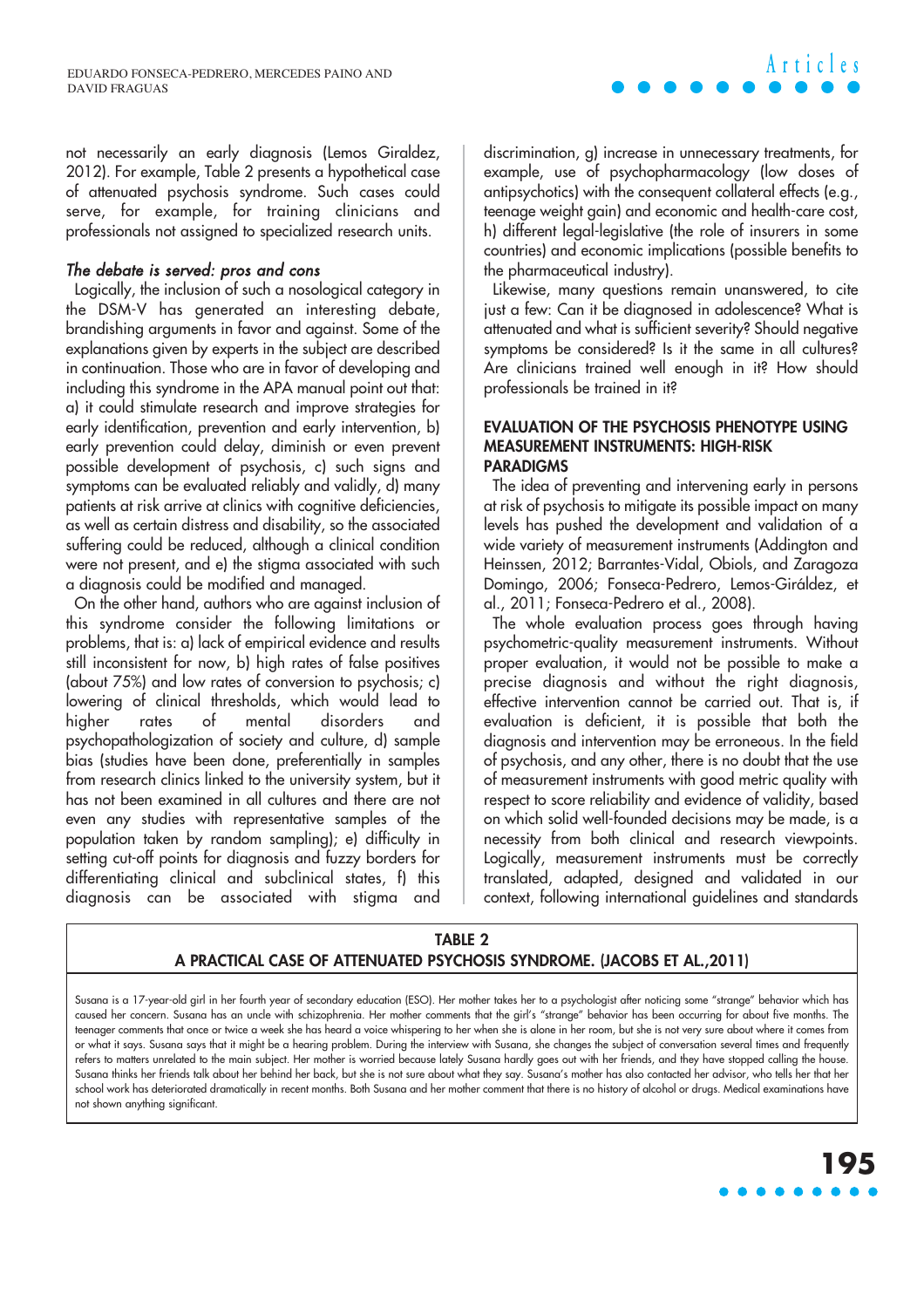(Muñiz, Elosua, and Hambleton, 2013). It is also worth mentioning that inferences made based on the scores on a measurement instrument must always be used within a certain context and population. Thus, what might be valid for a certain group of people or population may not be for another, and what may be valid in one evaluation context is not necessarily in another different one (Muñiz and Fonseca-Pedrero, 2008; Zumbo, 2007).

Furthermore, it is important for risk assessment to consider many sources and reporters (e.g., friends, teachers and parents). It is also relevant for information to be collected from interviews and self-reports. Selfreport measures tend to overestimate the rates of attenuated psychotic experiences, although this does not mean that interviews provide more accurate measurement (Linscott and van Os, 2010). In a holistic assessment, any moderating factors should be considered, such as traumatic experiences, coping strategies, affective impairment, social functioning, drug use or family history. Cognitive and neuropsychological functioning should also be evaluated, as well as any other neurobiological indicators (e.g., brain impairment). Needless to say, psychotic symptoms are not restricted only to psychosis, but may be present in other medical conditions (e.g., tumors or other neurological problems), so other possible explanations of theses symptoms must always be considered.

Finally, adolescence is an interesting time for assessment, early detection and identification individuals at risk. In view of the above, some reasons that could be given for this would be: a) the signs and symptoms of psychosis begin around three to five years before the first hospitalization (Häfner and An Der Heiden, 1999), b) most psychosis cases debut in late adolescence or early adulthood (van Os and Kapur, 2009), c) adolescence is a developmental stage in which there is a confluence of a wide variety of physical, psychological and social changes (e.g., hormonal, identity or pair group changes) (Harrop and Trower, 2003), d) confusing effects often found in patients with psychosis are avoided (e.g., medication), e) psychotic-like experiences in adolescents predict development of schizophrenic spectrum disorders (Linscott and van Os, 2013; Zammit et al., 2013), and f) it is possible for early intervention in the initial stages of the disorder to avoid becoming clinical and reduce or mitigate its impact in many spheres. In this sense, it is important to have measurement instruments specifically designed and validated for their use in this sector of the population.

**196**



- $\blacktriangleright$  Psychometric high risk
- $\sqrt{\frac{1}{2}}$  Genetic high risk
- $\mathcal V$  Clinical high risk
- ✔ Early prodromes: basic symptoms
- ✔ Late prodromes: ARMS-UHR

#### Psychometric high-risk paradigm

The use of self-reports and interviews to identify people in the general population with latent vulnerability to psychosis is known in the literature as the "psychometric high-risk" paradigm. At the present time, this method of research is considered a reliable, valid and accurate strategy for the psychometric detection of individuals at risk for schizophrenia (Gooding, et al., 2005; Kelleher, Harley, Murtagh and Cannon, 2011; Kwapil, et al., 2008), and useful for possible later implementation of prophylactic treatments. This research paradigm attempts to assess schizotypal traits and psychotic-like experiences, although it is also true that some of the instruments presented here could be used in ultra-high-risk or clinical populations, (e.g., CAPE-42). Some of the measurement instruments used most in research and clinical practice for both adult and adolescent populations are mentioned below.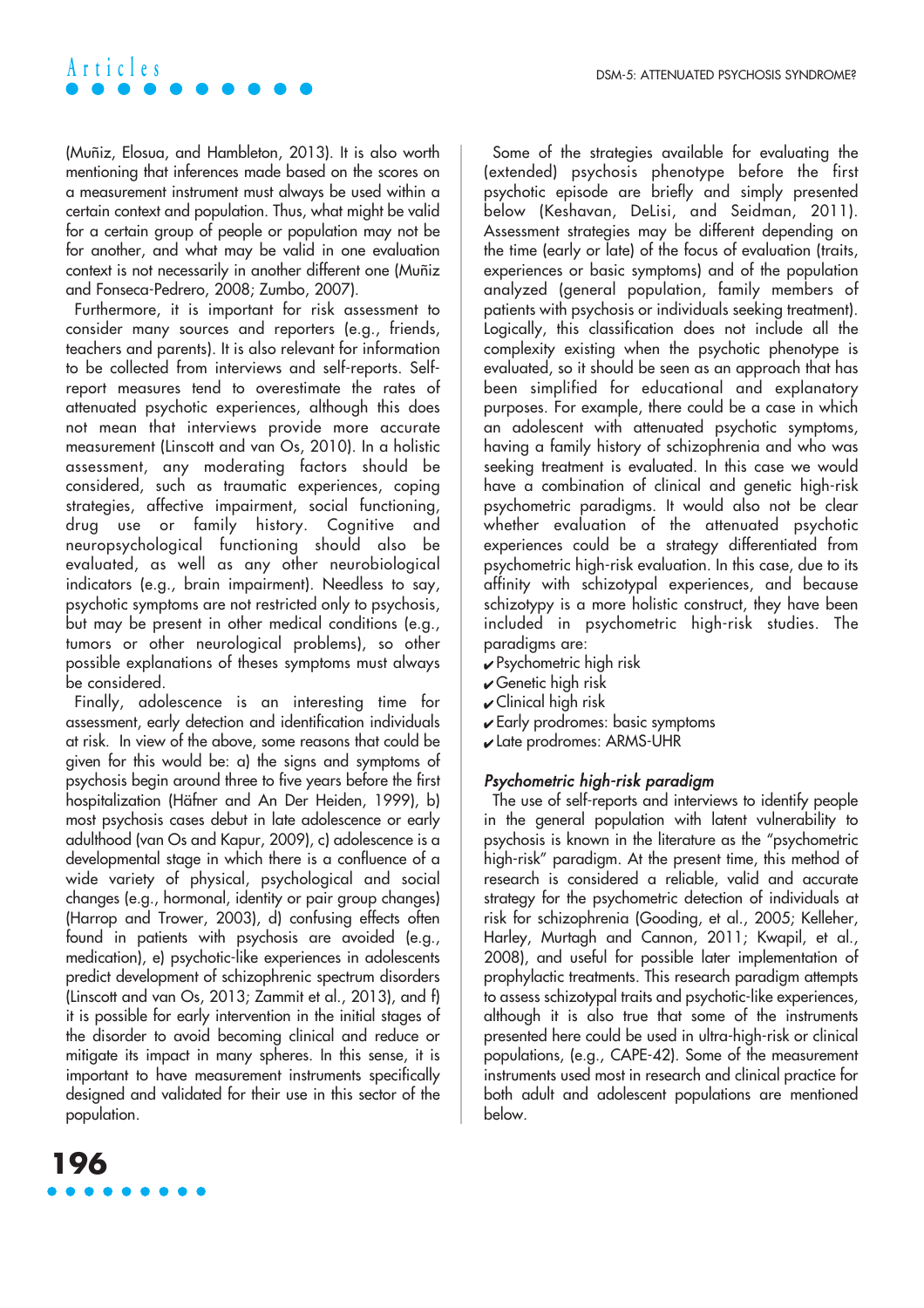- ✔ Peters et al Delusions Inventory- 21 (Peters, Joseph, Day, and Garety, 2004).
- ✔ Community Assessment of Psychic Experiences-42 (CAPE-42) (Stefanis et al., 2002).
- ✔ Wisconsin Schizotypy Scales (WSS) (Kwapil et al., 2008).
- ✔ Launay-Slade Hallucination Scale, Revised(LSHS-R) (Bentall and Slade, 1985).
- ✔ Oviedo Schizotypy Assessment Questionnaire (ES-QUIZO-Q) (Fonseca-Pedrero, Muñiz, Lemos-Giráldez, Paino, and Villazón-García, 2010).
- ✔ Schizotypal Personality Questionnaire for Children (SPQ-C) (Raine, Fung, and Lam, 2011).
- ✔ Adolescent Psychotic-like Symptom Screener (APSS) (Kelleher et al., 2011).

#### Genetic high-risk paradigm

This approach attempts to evaluate schizotypal traits and psychotic-like experiences as well as other possible risk markers (e.g., biochemical, brain, neurophysiological, behavioral, motor and psychological) in healthy family members of patients with schizophrenia. This paradigm usually selects participants at the developmental time most distal from clinical debut and follows them longitudinally. Nevertheless, to improve conversion rates, more recent studies have selected older participants, and evaluated schizotypy and HRMS simultaneously ("progressive closing-in strategy) (Keshavan et al., 2011; Shah et al., 2012).

#### Clinical high-risk paradigm

The clinical high-risk, ultra-high risk or ARMS paradigm is characterized by evaluation of psychotic experiences or basic symptoms at a time theoretically closer to psychotic disorder debut (compared to the psychometric high-risk paradigm). A certain tool is chosen for each stage of the prodromal states, whether early or late, based on participant age. For example, for earlier periods, instruments based on basic symptoms, for example, the Bonn Scale (Gross, Huber, Klosterkötter, and Linz, 1987) or the Schizophrenia Proneness Instrument (Schulze-Lutter, Addington, Rughrmann, and Klosterkötter, 2007; Schultze-Lutter, Marshall, and Koch, 2012) could be selected. On the contrary, for periods theoretically earlier than the first psychotic episode, the SIPS (Miller et al., 2003) or the CAARMS (Yung et al., 2005)could be used. Some of the scales that have been selected for their relevance and their widespread use in this area of study are:

✔ Structured Interview for Prodromal Syndromes



(SIPS)/Scale of Prodromal Symptoms (SOPS) (Miller, et al., 2003).

- ✔ Comprehensive Assessment of At Risk Mental State (CAARMS) (Yung, et al., 2005).
- ✔ Prodromal Questionnaire (PQ) (Loewy, Bearden, Johnson, Raine, and Cannon, 2005) and its brief version (Loewy, Pearson, Vinogradov, Bearden, and Cannon, 2011)
- ✔ Youth Psychosis at Risk Questionnaire (Y-PARQ-B) (Ord, Myles-Worsley, Blailes, and Ngiralmau, 2004).
- ✔ PROD-Screen (Heinimaa et al., 2003).
- ✔ Prime Screen Revised (Miller, Cicchetti, Markovich, Mc-Glashan, and Woods, 2004)
- ✔ Bonn Scale for the Assessment of Basic Symptoms (BSABS) (Gross, et al., 1987).
- ✔ Schizophrenia Proneness Instrument adult version (SPI-A) (Schultze-Lutter, et al., 2007) and youth version (SPI-CY) (Schultze-Lutter, et al., 2012).

The SIPS/SOPS and the CAARMS are perhaps the scales most widely used in research and clinical practice. Both have been used in samples of the Spanish population (Barrantes-Vidal et al., 2013; Lemos-Giráldez et al., 2009; Lemos-Giráldez et al., 2006). The Spanish version of the SIPS may be downloaded from http://www.p3 info.es /view\_article.asp?id=17&cat=4. Three risk groups can be established based on the SIPS scores. These three groups, which have been used most often in research, are:

- a) State of attenuated positive prodromal symptoms (highrisk mental state).
- ✔ Score 3, 4 or 5 on the P1-P5 scales of the SOPS (scores vary from 0 to 6, where "0" is absent and "6" severe and psychotic). Furthermore, the symptom either has to have begun in the past year or currently have reached one point higher than 12 months before. Secondly, the symptom has to be present at the current intensity level with an average frequency of at least once a week during the past month.
- b) Brief, limited and intermittent psychotic state
- $\sqrt{\ }$  The brief intermittent psychotic syndrome is defined by the clear presence of psychotic symptoms that are recent and short. The psychotic intensity of the symptom (SOPS score  $= 6$ ) has to have begun in the past three months and have been present at least several minutes a day with a frequency of at least once a month.
- c) Genetic risk/schizotypal personality disorder and functional decline.
- $\sqrt{\ }$  The patient has a first-degree family member and/or meets the criteria for Schizotypal Personality Disorder. Functional decline is defined operatively as a 30% or

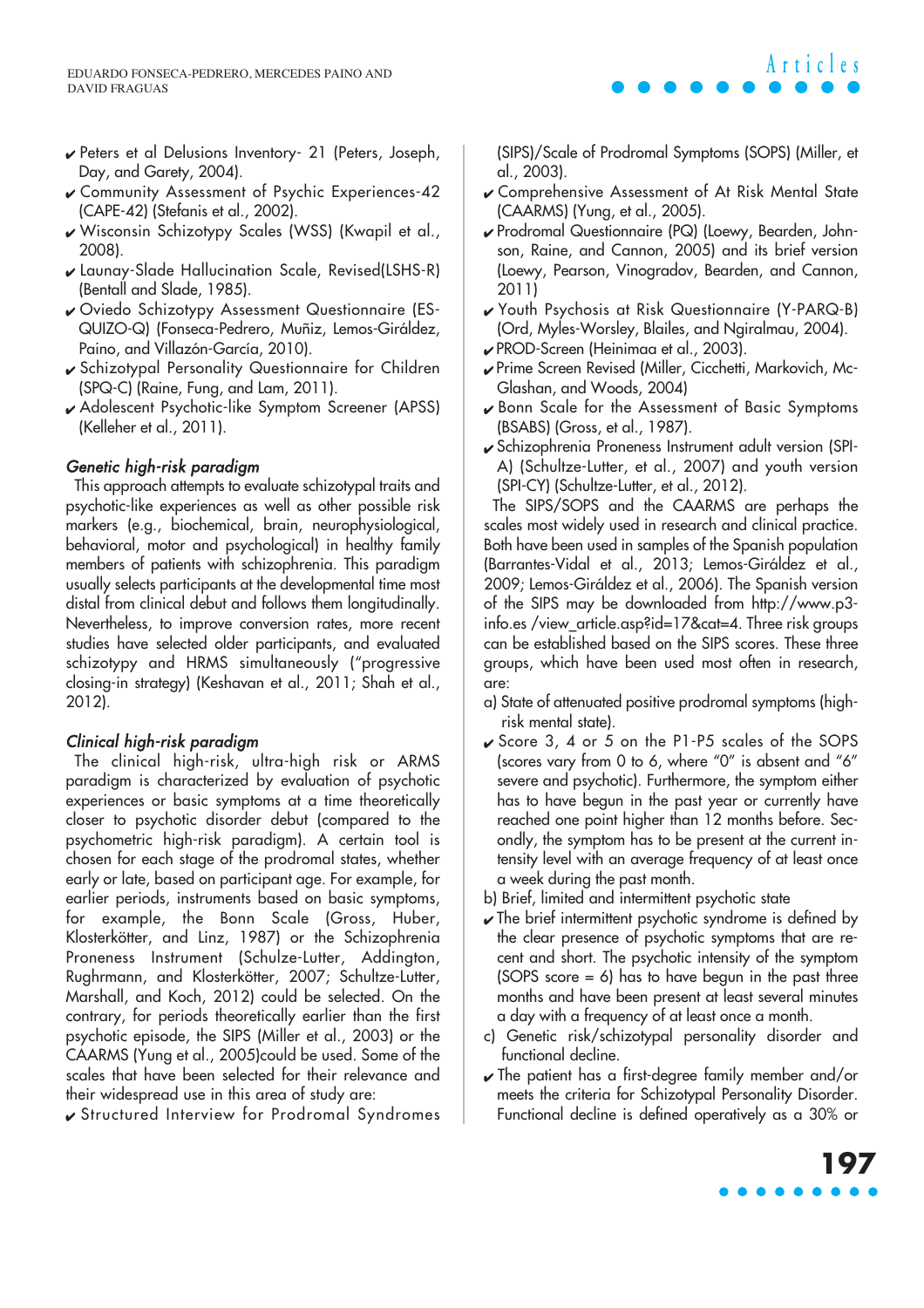more decrease in the score on the Global Assessment of Functioning Scale during the past month, compared to 12 months ago.

Of the three risk groups, the most prevalent in field studies is attenuated positive prodromal symptoms (Fusar-Poli, Bonoldi, et al., 2012; Fusar-Poli, Borgwardt, et al., 2012; Lemos-Giráldez et al., 2009; Ruhrmann, Schultze-Lutter, Salokangas, et al., 2010; Woods, et al., 2009). This risk group, adding distress and seeking treatment, is the one that led to attenuated psychosis syndrome. Finally, basic symptoms and derived operative criteria COGDIS (Cognitive Disturbances) and COPER (Cognitive-Perceptive Basic Symptoms) should also be considered given the recent interest they have awakened. As an example, Table 3 gives the COGDIS criteria (Ruhrmann, Schultze-Lutter, Salokangas, et al., 2010; Schultze-Lutter, Ruhrmann, Berning, Maier, and Klosterkötter, 2010).

#### **HIGH-RISK MENTAL STATES: PREVALENCE AND VALIDITY**

Based on the operative criteria established in the scales, ARMS can be examined in samples of the general population. Kelleher et al. (2012) gave the SIPS and the CAARMS to 212 adolescents for this purpose. These authors found that based on the CAARMS, 0.9-7.7% of the sample would have ARMS, while with the SIPS, it would rise to 8.1% of adolescents. Furthermore, a considerable percentage had a higher probability of a comorbid Axis I disorder. In another study, Zammit et al. (2013), using a sample of 4724 adolescents and the SIPS, found an ARMS prevalence of 0.7%. This study also found that a high percentage of adolescents with ARMS had not sought treatment. Finally, a telephone-interview study carried out by Schimmelmann et al. (2011) in a sample of

| TABLE 3<br><b>CRITERIA OF COGDIS</b><br>(COGNITIVE DISTURBANCES)* SYMPTOMS                                                                                                                                                                                                    |
|-------------------------------------------------------------------------------------------------------------------------------------------------------------------------------------------------------------------------------------------------------------------------------|
| $\sqrt{}$ Inability to divide attention                                                                                                                                                                                                                                       |
| $\sqrt{}$ Thought interference                                                                                                                                                                                                                                                |
| $\sqrt{\ }$ Thought pressure                                                                                                                                                                                                                                                  |
| $\sqrt{}$ Thought blockages                                                                                                                                                                                                                                                   |
| ✔ Disturbance of receptive speech                                                                                                                                                                                                                                             |
| ✔ Disturbance of expressive speech                                                                                                                                                                                                                                            |
| Unstable ideas of reference                                                                                                                                                                                                                                                   |
| ✔ Disturbances of abstract thinking                                                                                                                                                                                                                                           |
| Captivation of attention by details of the visual field                                                                                                                                                                                                                       |
| *At least TWO of the NINE symptoms several times per week in the past three months and<br>a certain severity (score higher than or equal to three in the scale response system-SPY-A)<br>are required. Regardless of severity, the first appearance at least one year before. |

# **198**

56 participants (age 16-35 years), found 2% prevalence.

The cornerstone of the ARMS studies is predicting the psychosis conversion rates, that is, their predictive validity. In the literature there are numerous longitudinal studies that show that participants with ARMS have a higher probability of conversion to clinical psychosis (Fusar-Poli, Bonoldi, et al., 2012; Fusar-Poli, Borgwardt, et al., 2012; Lemos-Giráldez, et al., 2009; Ruhrmann, Schultze-Lutter, Salokangas, et al., 2010; Woods, et al., 2009). A recent meta-analysis done by Fusar-Poli et al. (2012), with a sample of 2502 ultra-high risk participants (58% males; M=19.9 years), found an overall conversion rate of 29.2% (CI: 27.3-31.1%), with a mean evolution of 31 months. Conversion rates by time interval were the following:

- $\sqrt{18\% (12-25\%)}$  in six months
- $22%$  (17-28%) in one year
- $\boldsymbol{\nu}$  29% (23-36%) in two years
- $\sqrt{32\% (24-35\%)}$  in three years
- $\sqrt{36\%}$  (30-43%) in over three years

As observed, the conversion rate in individuals with ultra-high risk per year is 22%, which is far above the annual incidence of schizophrenia, which is around 0.015%. On the other hand, results show that conversion rates have tended to go down in recent years, possibly due to interventions being earlier and more active or because there is more detection of false positives (Yung et al., 2007). Conversion to schizophrenia spectrum disorders also seems to predominate over affective psychoses (73% vs. 11%) (Fusar-Poli, Bechdolf, et al., 2013). A considerable percentage of high-risk individuals also shows a comorbid clinical disorder (Fusar-Poli, Nelson, Valmaggia, Yung, and McGuire, 2014; Salokangas, et al., 2012). As mentioned, not all high-risk cases become psychoses, but may evolve toward other psychological conditions (e.g., substance use), remain stable or remit over time (remission rate 15.4% to 54.3%) (Simon et al., 2011). Finally, a high percentage of these individuals shows cognitive deficits (Fusar-Poli, Deste, et al., 2012), structural (Fusar-Poli, Radua, McGuire and Borgwardt, 2012) and/or neurochemical changes (Howes et al., 2011).

#### **EARLY INTERVENTION**

Controlled clinical tests done in persons with ARMS in which different types of intervention are tested are still scarce and show certain methodological deficiencies (e.g., small sample sizes). One recent review of seven studies where different therapeutic approaches were used suggested that the experimental treatment was superior to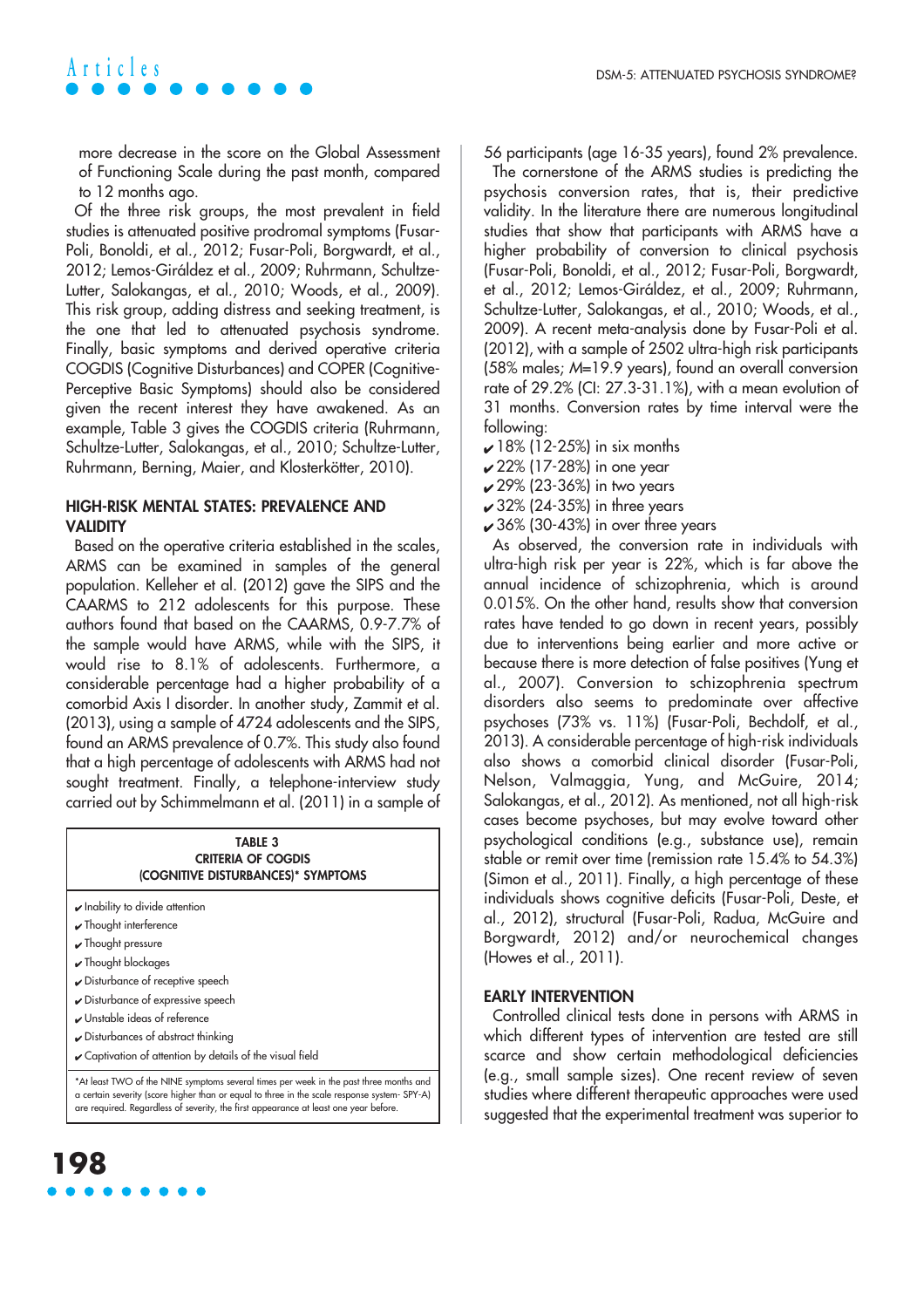the standard treatment in preventing progression to psychosis, with an average conversion rate in all studies of 7.6% for the experimental treatment and 23% for the usual treatment (Fusar-Poli, Borgwardt, et al., 2013). Another review of a total of 11 trials and 1246 participants carried out by Stafford et al. (2013), found a certain beneficial effect of early intervention in delaying or preventing psychosis. At this point the randomized, double blind clinical study with placebo control carried out by Amminger et al. (2010) in which they tested the effect of omega-3 fatty acids in ultra-high risk patients should be mentioned. The results showed that after 12 weeks, the intervention with omega-3 fatty acids was higher than the placebo in reducing risk of progression to psychosis. Doubtless such findings can offer a safe, effective strategy for prevention in young people with subclinical psychotic states (Amminger et al., 2010). However, such results should be replicated in later research.

The possible beneficial effect of psychological therapies in ultra-high risk patients has also been the subject of analysis. A study carried out by Morrison et al. (2012) using a sample of 288 patients (144 experimental group and 144 control group) found that intervention with cognitive therapy (six months of treatment) plus monitoring did not significantly reduce transition to psychosis or distress related to the symptoms compared to the control group results (monitoring only); however, cognitive intervention did reduce the severity of the psychotic symptoms. In another study done by van der Gaag et al (2012) using a sample of 201 patients, it was found that cognitive-behavioral therapy (concentrating on normalization and awareness of cognitive bias) showed a favorable effect on conversion to psychosis, as well as a reduction in subclinical psychotic symptoms compared to the conventional treatment group. Thus the results found with regard to the effectiveness of the cognitivebehavioral therapy in preventing conversion to psychosis in ultra-high-risk participants are for now insufficient and contradictory (Morrison et al., 2012; van der Gaag et al., 2012).

#### **SUMMARY**

The purpose of this article was to offer a general view of the current state of attenuated psychosis syndrome, concentrating specifically on adolescence and early adulthood. Throughout the study an attempt has been made to deal briefly with the following points: a) the psychosis phenotype and its expression in the general population, b) diagnostic criteria of attenuated psychosis syndrome and its possible benefits and limitations, c) measurement instruments available for evaluating risk of psychosis, d) prevalence of ARMS in the general population, as well as evidence of predictive and concurrent validity available, and e) results of early intervention in ultra-high-risk individuals.

**Articles**

Mental balance in any individual is characterized by a certain order and hierarchy of higher mental functions such as memory, language, thought, attention or executive functions (planning, monitoring, etc.). In some people, this balance and structure ruptures for a variety of reasons and circumstances, which impacts drastically on personal functioning in family, school, and work. At this point is when, in clinical convention, a mental disorder may first be spoken of. Logically, this mental disorder often does not happen suddenly, but develops over time. There are also intermediate mental states which, although they do not reach the clinical threshold, may predict the debut of a future mental disorder and impact on the person's life on many levels. Attenuated psychosis syndrome, or psychotic symptom syndrome, is a new nosological category proposed by the DSM-5 psychotic disorders work group which is included in Appendix III of the APA manual.

The psychosis phenotype is distributed over a psychopathological severity continuum. Psychotic experiences, under the clinical threshold and present in the general population represent the behavioral expression of latent vulnerability to psychotic disorders. Such experiences do not make up a single phenomenon; there are several types, with different clinical implications, evolutionary trajectories and underlying causes. Depending on the point a person is at on this continuum, and his interaction with genetic and environmental factors, he could be more or less vulnerable to schizophrenia spectrum disorders. In samples from the general population, conversion would be about 0.6%, about 10% in samples of patients with anxiety or depression, and around 20% in samples at clinical high risk for psychosis.

Prospective studies carried out in people at high risk show that this type of participant has a greater probability of psychiatric outcome. This has opened the possibility of interventions indicated for preventing or becoming clinical or reducing their possible impact. Based on these results, and due also to the growing interest in a prevention model in health sciences, the DSM-5 psychotic disorders work group has proposed inclusion in the manual of a new nosological category called attenuated psychosis syndrome. This syndrome is a polyhedral construct based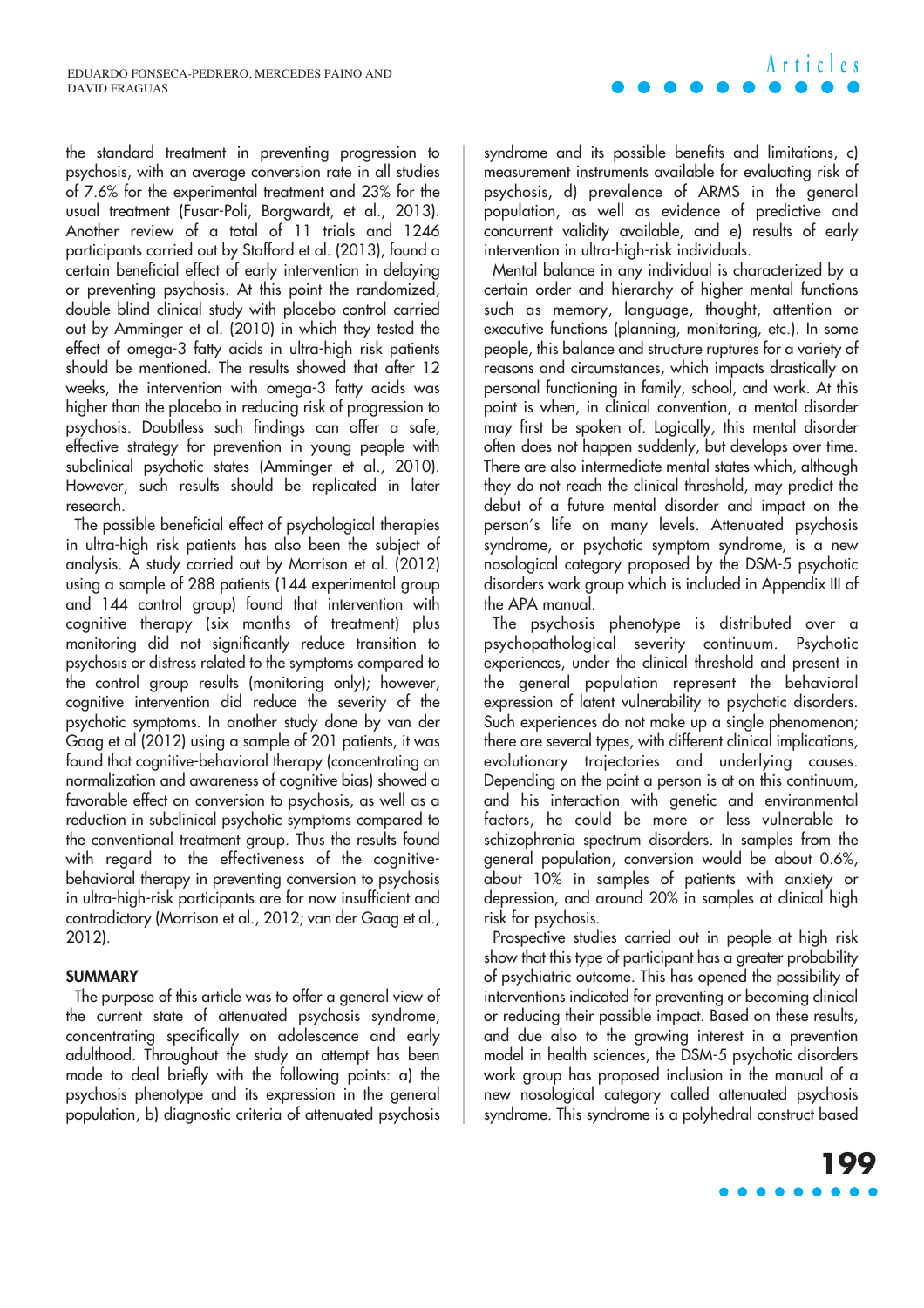on the frequency, duration and progression of certain symptoms associated with social dysfunction, seeking treatment and/or clinically significant distress. However, for the time being, there is insufficient empirical evidence on identification of this type of person since a high percentage of participants considered high-risk do not necessarily evolve toward a psychotic disorder. At the same time, the results show that early intervention (e.g., cognitive-behavioral therapy) carried out to prevent conversion to psychosis is still insufficient and contradictory. These two points, along with other limitations and problems (e.g., stigmatization, absence of adequate sampling, overdiagnosis, unnecessary treatments, use of antipsychotics, lack of training, etc.), highlight the prematurity of introducing this proposal in the main text, so it was decided to include it in DSM-5 Appendix III.

Diagnosis of psychosis is complicated and heterogeneous, with wide inter and intraindividual variability, where for now there are no pathognomonic markers. At the same time, its dimensions fluctuate over time, arising sequentially and combining interactively and dynamically (McGorry and van Os, 2013). The early stages of incipient mental disorders such as psychosis are hard to define precisely, just as it is to delimit what is considered normal from what is a mental disorder. This attenuated psychosis syndrome could assist in improving prediction of conversion to frank psychosis as well as intervention and prevention strategies. For the moment, for lack of new evidence and considering the absence of specificity of symptoms, its function would rather be early detection and would involve risk probability estimation, and not necessarily an early diagnosis of psychosis. It should not be forgotten that a diagnosis has to be useful. Its usefulness must enable differentiation of people who are ill from those who are not and improve disorder therapeutic decisions and prognosis.

Furthermore, the proposal of this entity could bring with it incorporation into the health-care system of a model based on clinical stages. Such models propose intervention based on chronological development, degree of progression and symptom distress (Yung and McGorry, 2007). There are hybrid models that combine a categorical approach and a dimensional one. Lessons learned based on this set of studies show that it might be more beneficial to move in the direction of a general syndrome of early mental distress, or "increased" risk mental state, for a goal of universal prevention. This is related to a prodromal prevention model (Fusar-Poli, Yung, McGorry, and van Os, 2014) which postulates how mental disorders emerge from an unspecified state of mental distress, which may evolve little by little over time toward different recognizable syndromes, such as anxiety (Syndrome 1), depression (Syndrome 2) or psychotic disorder (Syndrome 3). In this model, treatment of early mental disorders can effectively prevent conversion to a general mental disorder, compared to the exclusive ARMS approach in which it would only benefit a much smaller set of the population (e.g., psychosis).

If we were to try and see into the future, interesting questions still remain to be solved and improved. There is no doubt that it would be of interest to improve psychosis transition rates using new predictive models. To do this, negative symptoms could be included in diagnostic criteria, ARMS groups could be joined, or different research paradigms combined in a perspective including many levels of analysis (cross-sectionally). Other phenotype factors that seem to have an important role in predicting onset of psychosis could also be identified, such as persistence, intensity, affective dysregulation, maladaptive coping styles, environmental impacts (e.g. trauma), etc., to name only a few. The incorporation of neurosciences in the study of psychopathology (Sanislow et al., 2010), validation of scales in samples representative of the population and multicenter longitudinal studies are extremely promising lines for future research. Finally, it should not be forgotten that the ultimate usefulness of this type of syndrome and nosological proposal is to favor the fullest development of the individual, without losing sight of the Hippocratic aphorism primum no nocere.

#### **ACKNOWLEDGMENTS**

The authors wish to extend their appreciation to Alfonso Casas Losada for organizing the round table discussion on "Psychotic Risk Syndrome in Adolescence" at the 19th Astur-Galaico Congress on Psychiatry 2013. This research was funded by the Spanish Ministry of Science and Innovation (MICINN), by the Carlos III Institute, Mental Health Network Biomedical Research Center (CIBERSAM). Project Refs. PSI 2011-28638 and PSI 2011-23818.

#### **REFERENCES**

- Addington, J. & Heinssen, R. (2012). Prediction and prevention of psychosis in youth at clinical high risk. Annual Review of Clinical Psychology, 8, 269-289. doi:210.1146/annurev-clinpsy-032511-143146.
- Amminger, G. P., Schafer, M. R., Papageorgiou, K., Klier, C. M., Cotton, S. M., Harrigan, S. M.,

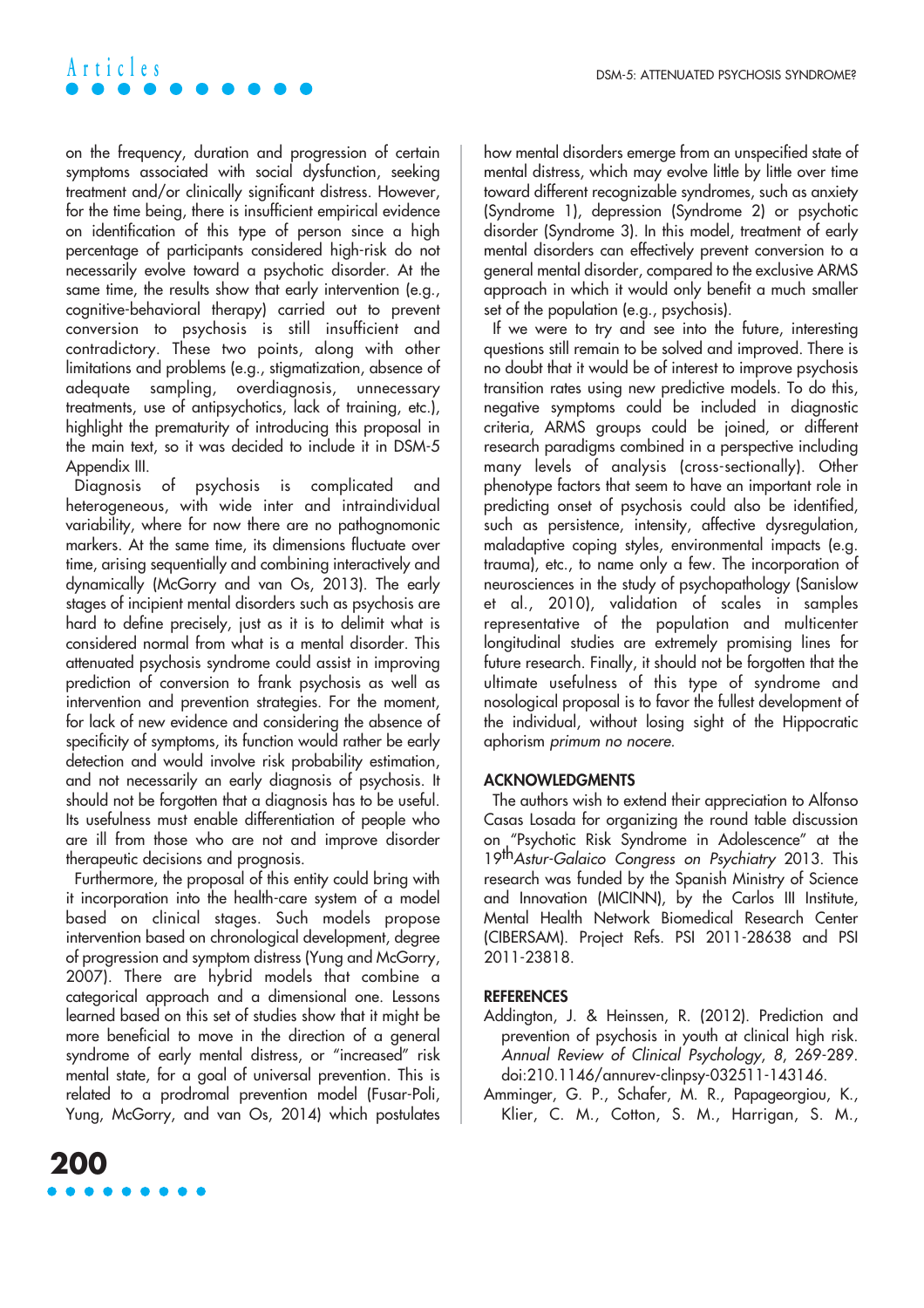Mackinnon,A., McGorry, P. D., & Berger, G. E. (2010).Long-chain omega-3 fatty acids for indicated prevention of psychotic disorders: a randomized, placebo-controlled trial. Archives of General Psychiatry, 67,146-154.

- Arango, C. (2011). Attenuated psychotic symptoms syndrome: How it may affect child and adolescent psychiatry. European Child & Adolescent Psychiatry, 20,67-70.
- Barch, D. M., Bustillo, J., Gaebel, W., Gur R., Heckers,S., Malaspina, D., Owen, M. J., Schultz, S., Tandon,R., Tsuang, M., van Os, J., & Carpenter W. (2013).Logic and justification for dimensional assessment of symptoms and related clinical phenomena in psychosis: Relevance to DSM-5. Schizophrenia Research, 150, 15-20.
- Barragan, M., Laurens, K. R., Navarro, J. B., and Obiols, J. E. (2011). Psychotic-like experiences and depressive symptoms in a community sample of adolescents. European Psychiatry, 26, 396-401.
- Barrantes-Vidal, N., Gross, G., Sheinbaum, T., Mitjavila,M., Ballespí, S., & Kwapil, T. R. (2013). Positive and negative schizotypy are associated with prodromal and schizophrenia-spectrum symptoms. Schizophrenia Research, 145, 50-55.
- Barrantes-Vidal, N., Obiols, J., and Zaragoza Domingo, S. (2006). La evaluación clínica and psicométrica de los trastornos del espectro esquizofrénico [Clinical and psychometric evaluation of schizophrenia spectrum disorders. In V. E. Caballo(Ed.), Manual para la evaluación clínica de los trastornos psicológicos: trastornos de la edad adulta e informes psicológicos [Manual for clinical assessment of psychological disorders: Disorders in adulthood and psychological reports](pp. 65-88). Madrid: Ediciones Pirámide.
- Beards, S., Gayer-Anderson, C., Borges, S., Dewey, M.E., Fisher, H. L.,& Morgan, C. (2013). Life events and psychosis: A review and meta-analysis. Schizophrenia Bulletin, 39, 740-747.
- Bentall, R. P.,& Slade, P. D. (1985). Reliability of a scale measuring disposition towards hallucination: A brief report. Personality and Individual Differences, 6, 527- 529.
- Carpenter, W. T. (2009). Anticipating DSM-V. Should psychosis risk become a diagnostic class? Schizophrenia Bulletin, 35, 841-845.
- Carpenter, W. T. & van Os, J. (2011). Should attenuated psychosis syndrome be a DSM-5 diagnosis? American Journal of Psychiatry, 168, 460-463.
- Corcoran, C. M., First, M. B., & Cornblatt, B. (2010). The

psychosis-risk syndrome and its proposed inclusion in the DSM-V. A risk-benefit analysis. Schizophrenia Research,120, 16-22.

**Articles**

- Dominguez, M. G., Wichers, M., Lieb, R., Wittchen, H.- U.,& van Os, J. (2011). Evidence that onset of clinical psychosis is an outcome of progressively more persistent subclinical psychotic experiences: An 8-Year Cohort Study. Schizophrenia Bulletin, 37, 84-93.
- Fisher, H. L., Caspi, A., Poulton, R., Meier, M. H., Houts, R., Harrington, H., Arseneault, L.,& Moffitt, T. E. (2013). Specificity of childhood psychotic symptoms for predicting schizophrenia by 38 years of age: a birth cohort study. Psychological Medicine, 43(10), 2077-2086.
- Fonseca-Pedrero, E., Lemos-Giráldez, S., Paino, M.,Santarén-Rosell, M., Sierra-Baigrie, S.,& Ordóñez-Camblor, N. (2011). Instrumentos de medida para la evaluación del fenotipo psicótico [Measurement instruments for evaluation of the psychotic phenotype]. Papeles del Psicólogo,32, 129-151.
- Fonseca-Pedrero, E., Muñiz, J., Lemos-Giráldez, S., Paino,M.,&Villazón-García, U. (2010). ESQUIZO-Q: Cuestionario Oviedo para la Evaluación de la Esquizotipia [ESQUIZO-Q: Oviedo Questionnaire for Schizotypy Assessment ]. Madrid: TEA ediciones.
- Fonseca-Pedrero, E., Paino, M., Lemos-Giráldez, S.,García-Cueto, E., Campillo-Álvarez, A., Villazón-García, U.,& Muñiz, J. (2008). Schizotypy assessment: State of the art and future prospects. International Journal of Clinical and Health Psychology, 8, 577-593.
- Fonseca-Pedrero, E., Paino, M., Lemos-Giráldez, S., Sierra-Baigrie, S., Ordoñez-Camblor, N.,& Muñiz, J. (2011). Early psychopathological features in Spanish adolescents. Psicothema, 23, 87-93.
- Fonseca-Pedrero, E., Santarén-Rosell, M., Paino, M.,&Lemos Giraldez, S. (2013). Cluster A maladaptive personality patterns in a non-clinical adolescent population. Psicothema, 25, 171-178.
- Frances, A. (2010). Opening Pandora's box: The 19 worst suggestions for DSM. Retrieved 6/3/2012 from http://www.psychiatrictimes.com/dsm/content/article /10168/1522341.
- Fusar-Poli, P., Bechdolf, A., Taylor, M. J., Bonoldi, I., Carpenter, W. T., Yung, A. R.,& McGuire, P. (2013). At Risk for Schizophrenic or Affective Psychoses? A Meta-Analysis of DSM/ICD Diagnostic Outcomes in Individuals at High Clinical Risk. Schizophrenia Bulletin,39, 923-932.
- Fusar-Poli, P., Bonoldi, I., Yung, A. R., Borgwardt, S., Kempton, M. J., Valmaggia, L., Barale, F., Caverzasi,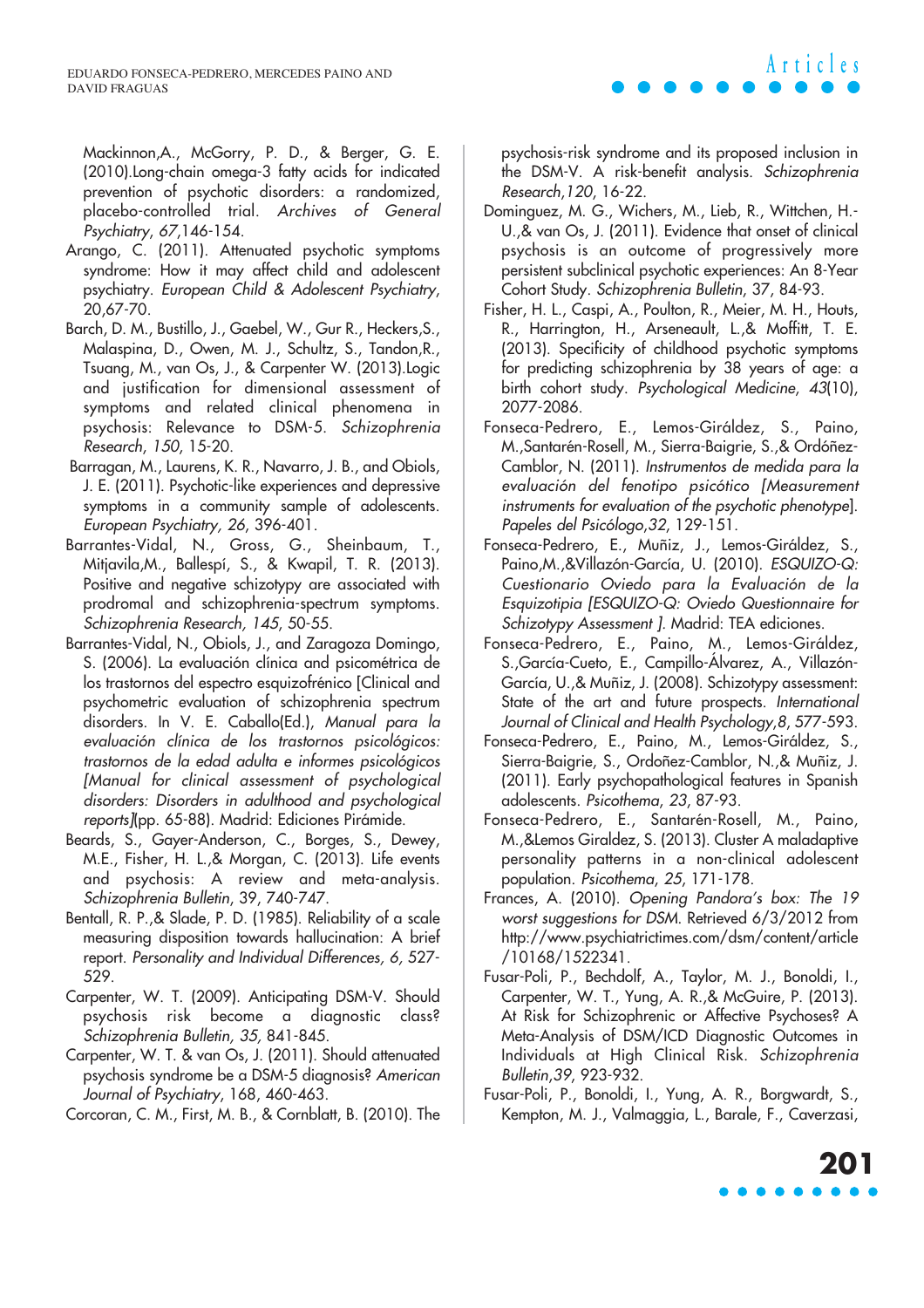E.,& McGuire, P. (2012). Predicting psychosis: metaanalysis of transition outcomes in individuals at high clinical risk. Archives of General Psychiatry, 69, 220- 229.

- Fusar-Poli, P., Borgwardt, S., Bechdolf, A., Addington,J., Riecher-Rössler, A., Schultze-Lutter, F., Keshavan,M., Wood, S., Ruhrmann, S., Seidman, L. J., Valmaggia,L., Cannon, T., Velthorst, E., De Haan, L., Cornblatt,B., Bonoldi, I., Birchwood, M., McGlashan, T.,Carpenter, W., McGorry, P., Klosterkötter, J., McGuire,P.,& Yung, A. (2013). The Psychosis High-Risk State: A Comprehensive State-of-the-Art Review. JAMA Psychiatry, 70, 107-120.
- Fusar-Poli, P., Deste, G., Smieskova, R., Barlati, S.,Yung, A. R., Howes, O., Stieglitz, R. D., Vita, A., Mc-Guire, P.,& Borgwardt, S. (2012). Cognitive functioning in prodromal psychosis: a meta-analysis. Archives of General Psychiatry, 69, 562-571.
- Fusar-Poli, P., Nelson, B., Valmaggia, L., Yung, A. R.,& McGuire, P. K. (2014). Comorbid Depressive and Anxiety Disorders in 509 Individuals With an At-Risk Mental State: Impact on Psychopathology and Transition to Psychosis. Schizophrenia Bulletin, 40, 120-131.
- Fusar-Poli, P., Radua, J., McGuire, P.,& Borgwardt, S.(2012). Neuroanatomical maps of psychosis onset: voxel-wise meta-analysis of antipsychotic-naive VBM studies. Schizophrenia Bulletin, 38, 1297-1307.
- Fusar-Poli, P., Yung, A. R., McGorry, P.,& van Os, J. (2014). Lessons learned from the psychosis high-risk state: towards a general staging model of prodromal intervention. Psychological Medicine, 44, 17-24.
- Gooding, D. C., Tallent, K. A.,& Matts, C. W. (2005).Clinical status of at-risk individuals 5 years later: Further validation of the psychometric high-risk strategy. Journal of Abnormal Psychology, 114, 170- 175.
- Gross, G., Huber, G., Klosterkötter, J.,& Linz, M. (1987).Bonner Skala für die Beurteilung von Basissymptomen.Berlin, Heidelberg: New York Springer-Verlag.
- Häfner, H.&An Der Heiden, W. (1999). The course of schizophrenia in the light of modern follow-up studies: The ABC and WHO studies. European Archives of Psychiatry and Clinical Neuroscience, 249 (SUPPL. 4), IV 14-IV26.
- Harrop, C.,& Trower, P. (2003). Why does schizophreniadevelop at late adolescence? A cognitive-developmentalapproach to psychosis. Chichester, UK: Wiley.
- Heckers, S., Barch, D. M., Bustillo, J., Gaebel, W., Gur,R., Malaspina, D., Owen, M. J., Schultz, S., Tandon,R., Tsuang, M., van Os, J.,& Carpenter, W. (2013).Structure of the psychotic disorders classification in DSM 5. Schizophrenia Research, 150, 11-14.
- Heinimaa, M., Salokangas, R. K., Ristkari, T., Plathin,M., Huttunen, J., Ilonen, T., Suomela, T., Korkeila, J.,& McGlashan, T. H. (2003). PROD-screen—a screen for prodromal symptoms of psychosis. International Journal of Methods in Psychiatric Research, 12, 92- 104.
- Horan, W. P., Blanchard, J. J., Clark, L. A., & Green, M.F. (2008). Affective traits in schizophrenia and schizotypy. Schizophrenia Bulletin, 34, 856-874
- Howes, O. D., Bose, S. K., Turkheimer, F., Valli, I., Egerton,A., Valmaggia, L. R., Murray, R. M.,& McGuire,P. (2011). Dopamine synthesis capacity before onset of psychosis: a prospective [18 F]-DOPA PET imaging study. American Journal of Psychiatry, 168, 1311-1317.
- Huesco, H. (2011). Riesgo del síndrome de síntomas psicóticos atenuados [Risk of attenuated psychotic symptoms syndrome]. Norte de Salud Mental, 9, 19-26.
- Jacobs, E., Kline, E.,&Schiffman, J. (2011). Practitionerperceptions of attenuated psychosis syndrome. Schizophrenia Research, 131, 24-30. doi:10.1016/j.schres.2011.1006.1022.
- Kaymaz, N., Drukker, M., Lieb, R., Wittchen, H. U.,Werbeloff, N., Weiser, M., Lataster, T.,&van Os, J.(2012). Do subthreshold psychotic experiences predict clinical outcomes in unselected non-helpseeking population-based samples? A systematic review and meta-analysis, enriched with new results. PsychologicalMedicine, 20, 1-15.
- Kelleher, I.& Cannon, M. (2011). Psychotic-like experiences in the general population: characterizing a high-risk group for psychosis. Psychological Medicine,41, 1-6.
- Kelleher, I., Connor, D., Clarke, M. C., Devlin, N., Harley, M.,& Cannon, M. (2012). Prevalence of psychotic symptoms in childhood and adolescence: a systematic review and meta-analysis of population-based studies. Psychological Medicine, 42, 1857-1863.
- Kelleher, I., Harley, M., Murtagh, A., & Cannon, M.(2011). Are screening instruments valid for psychotic-Like experiences? A validation study of screening questions for psychotic-like experiences using in-depth clinical interview. Schizophrenia Bulletin, 37, 362-369.

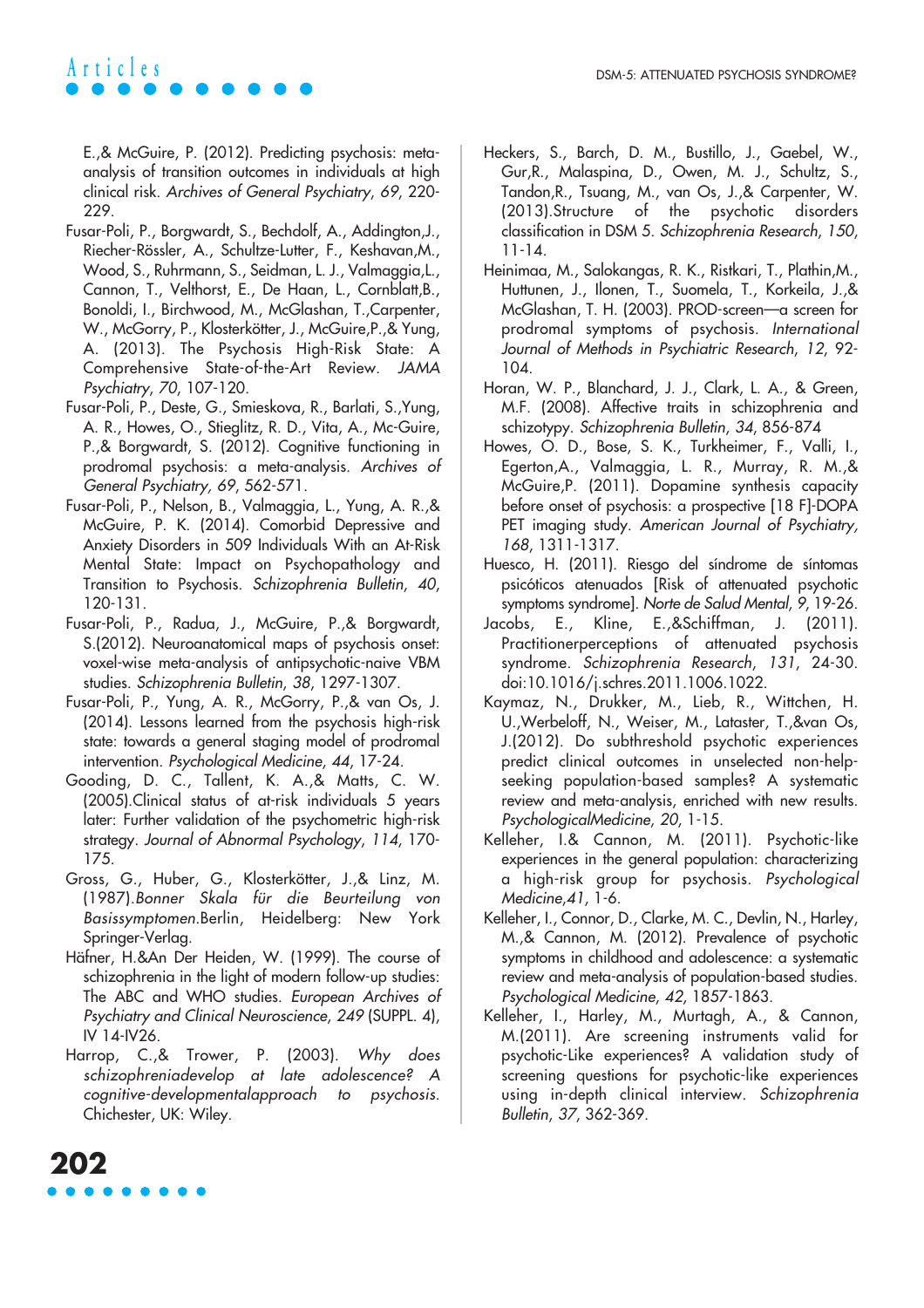- Kelleher, I., Keeley, H., Corcoran, P., Lynch, F., Fitzpatrick, C., Devlin, N., Molloy, C., Roddy, S., Clarke,M., Harley, M., Arseneault, L., Wasserman, C., Carli,V., Sarchiapone, M., Hoven, C., Wasserman, D.,& Cannon, M. (2012). Clinicopathological significance of psychotic experiences in non-psychotic young people: evidence from four population-based studies. British Journal of Psychiatry, 201, 26-32.
- Kelleher, I., Murtagh, A., Molloy, C., Roddy, S., Clarke, M. C., Harley, M.,& Cannon, M. (2012). Identification and characterization of prodromal risk syndromes in young adolescents in the community: a populationbased clinical interview study. Schizophrenia Bulletin, 38, 239-246.
- Keshavan, M. S., DeLisi, L. E.,& Seidman, L. J. (2011).Early and broadly defined psychosis risk mental states. Schizophrenia Research, 126, 1-10.
- Kwapil, T. R., Barrantes Vidal, N.,& Silvia, P. J. (2008).The dimensional structure of the Wisconsin schizotypy scales: Factor identification and construct validity. Schizophrenia Bulletin, 34, 444-457.
- Lemos-Giráldez, S., Vallina-Fernández, O., Fernández-Iglesias, P., Vallejo-Seco. G., Fonseca-Pedrero, E., Paíno-Piñeiro, M., Sierra-Baigrie, S., García-Pelayo, P.,Pedrejón-Molino, C., Alonso-Bada, S., Gutiérrez-Pérez,A., & Ortega-Ferrández, J. A. (2009). Symptomatic and functional outcome in youth at ultrahigh risk for psychosis: A longitudinal study. Schizophrenia Research,115, 121–129.
- Lemos-Giráldez, S., Vallina, O., Fernández, P., Ortega,J. A., García, P., Gutiérrez, A., García, A., Bobes, J.,& Miller, T. J. (2006). Validez predictiva de la escalade síntomas prodrómicos [Predictive validity of the Scale of Prodromal Symptoms (SOPS)]. Actas Españolas de Psiquiatría, 34, 216-233.
- Lemos Giraldez, S. (2012). Prevención <sup>y</sup> tratamiento de la psicosis. Conferencia en el curso académico 2012- 2013 [Prevention and treatment of psychosis. Lecture, academic year 2012-2013]. Santiago de Compostela University. Santiago de Compostela.
- Lemos Giráldez, S., Vallina Fernandez, O., Fonseca Pedrero,E., Paino, M., and Fernández Iglesias, M. P.(2012). Esquizofrenia [Schizophrenia]. In M. A. Vallejo Pareja (Ed.), Manual de terapia de conducta [Manual of behavioral therapy] (Vol II) (pp. 931-1004). Madrid: Dykinson.
- Lenzenweger, M. E. (2010). Schizotypy and schizophrenia: The view from experimental psychopathology. New York: Guilford Press.
- Links, P. S. & Eynan, R. (2013). The relationship between

personality disorders and Axis I psychopathology: deconstructing comorbidity. Annual Review of Clinica lPsychology, 9, 529-554.

**Articles**

- Linscott, R. J.,& van Os, J. (2010). Systematic reviews of categorical versus continuum models in psychosis: evidence for discontinuous subpopulations underlying a psychometric continuum. Implications for DSM-V, DSM-VI, and DSM-VII. Annual Review of Clinical Psychology,6, 391-419.
- Linscott, R. J.&van Os, J. (2013). An updated and conservative systematic review and meta-analysis of epidemiological evidence on psychotic experiences in children and adults: on the pathway from proneness to persistence to dimensional expression across mental disorders. Psychological Medicine, 43, 1133-1149.
- Loewy, R. L., Bearden, C. E., Johnson, J. K., Raine, A.,& Cannon, T. D. (2005). The Prodromal Questionnaire (PQ): preliminary validation of a self-report screening measure for prodromal and psychotic syndromes. Schizophrenia Research, 79, 117-125.
- Loewy, R. L., Pearson, R., Vinogradov, S., Bearden, C.E.,& Cannon, T. D. (2011). Psychosis risk screening with the Prodromal Questionnaire—brief version (PQB).Schizophrenia Research, 129, 42-46.
- Markon, K. E., Chmielewski, M.,& Miller, C. J. (2011).The reliability and validity of discrete and continuous measures of psychopathology: a quantitative review. Psychological Bulletin, 137, 856-879.
- McCreery, C. & Claridge, G. (2002). Healthy schizotypy: The case of out-of-the-body experiences. Personality and Individual Differences, 32(1), 141-154.
- McGorry, P., & van Os, J. (2013). Redeeming diagnosis in psychiatry: timing versus specificity. Lancet, 381,343-345.
- McGrath, J., Saha, S., Chant, D.,&Welham, J. (2008).Schizophrenia: a concise overview of incidence, prevalence,and mortality. Epidemiologic Reviews, 30,67-76.
- Miller, T. J., Cicchetti, D., Markovich, P. J., McGlashan,T. H.,& Woods, S. W. (2004). The SIPS screen: A brief self-report screen to detect the schizophrenia prodrome. Schizophrenia Research, <sup>70</sup> (Suppl. 1),78.
- Miller, T. J., McGlashan, T. H., Rosen, J. L., Cadenhead,K., Ventura, J., McFarlane, W., Perkins, D. O., Pearlson,G. D., & Woods, S. W. (2003). Prodromal Assessment with the Structured Interview for Prodromal Syndromes and the Scale of Prodromal Symptoms: Predictive Validity, Interrater Reliability, and Training to Reliability. Schizophrenia Bulletin, 29(4), 703-715.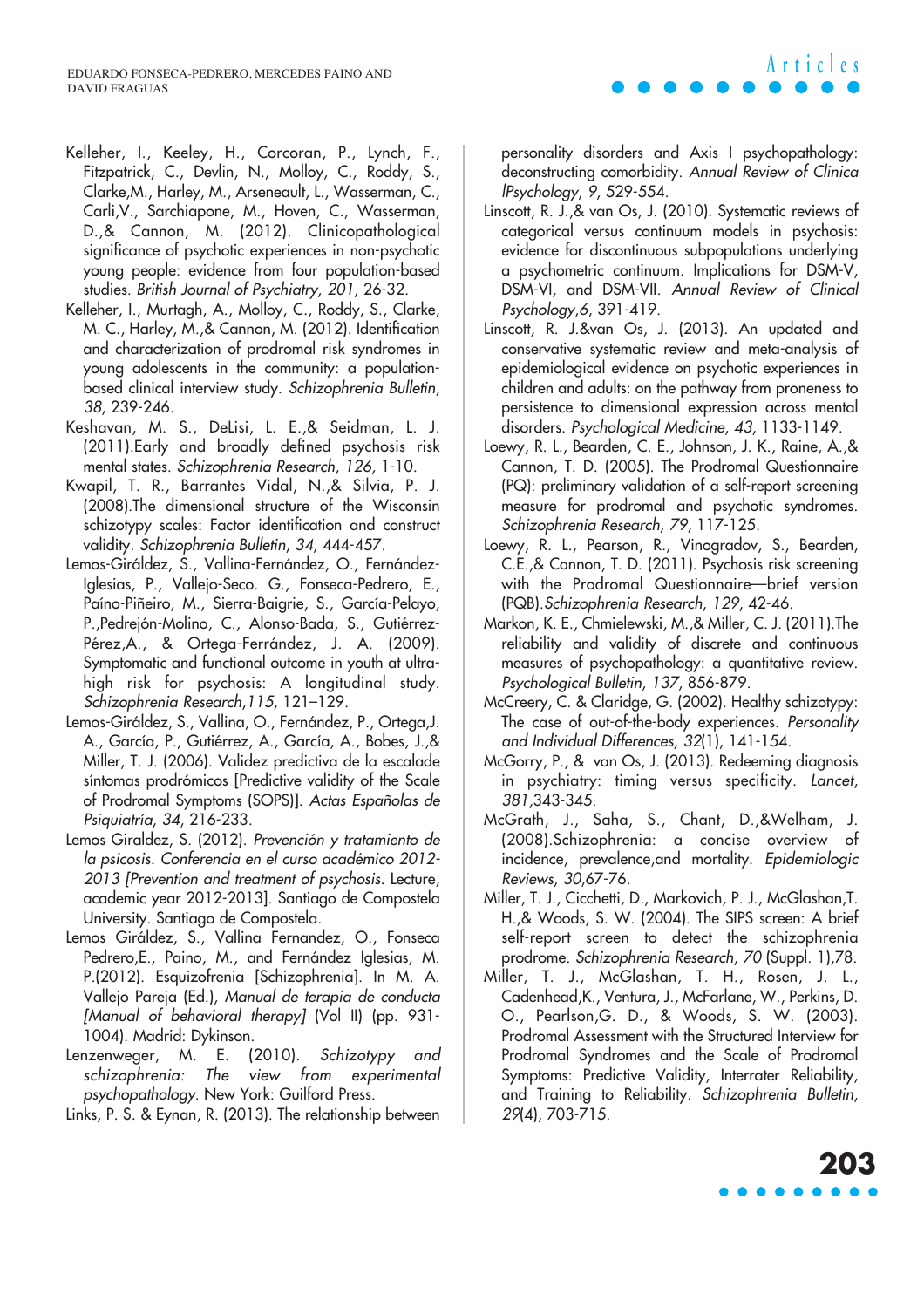

- Morrison, A. P., French, P., Stewart, S. L. K., Birchwood, M., Fowler, D., Gumley, A., Jones, P. B., Bentall, R. P., Lewis, S. W., Murray, G. K., Patterson, P., Brunet, K., Conroy, J., Parker, S., Reilly, T., Byrne, R., Davies, L.M.,& Dunn, G. (2012). Early detection and intervention evaluation for people at risk of psychosis: multisite randomised controlled trial. BMJ, 344, e2233.
- Muñiz, J., Elosua, P.,& Hambleton, R. K. (2013). Directrices para la traducción y adaptación de los tests: segunda edición [International Test Commission Guidelines for test translation and adaptation: Second edition]. Psicothema, 25, 151-157.
- Muñiz, J.& Fonseca-Pedrero, E. (2008). Construcción de instrumentos de medida para la evaluación universitaria [Construction of measurement instruments for university evaluation].Revista de Investigación en Educación, 5, 13-25.
- Myin-Germeys, I.&van Os, J. (2007). Stress-reactivity in psychosis: Evidence for an affective pathway to psychosis. Clinical Psychology Review,27, 409-424.
- Nelson, B.&Yung, A. R. (2009). Psychotic-like experiencesas overdetermined phenomena: When do they increase risk for psychotic disorder? Schizophrenia Research, 108, 303-304.
- Nuevo, R., Chatterji, S., Verdes, E., Naidoo, N., Arango,C., & Ayuso-Mateos, J. L. (2012). The continuum of psychotic symptoms in the general population: Across-national study. Schizophrenia Bulletin, 38, 475-485.
- Obiols, J. (2012). DSM 5: Precedents, present and prospects. International Journal of Clinical and Health Psychology,12, 281-290.
- Oliva-Moreno, J., López-Bastida, J., Osuna-Guerrero, R.,Montejo-González, A. L.,&Duque-González, B.(2006). The costs of schizophrenia in Spain. The European Journal of Health Economics, 7, 182-188.
- Ord, L., Myles-Worsley, M., Blailes, F., and Ngiralmau, H.(2004). Screening for prodromal adolescents in an isolated high-risk population. Schizophrenia Research, 71, 507-508.
- Perälä, J., Suvisaari, J., Saarni, S. I., Kuoppasalmi, K.,Isometsä, E., Pirkola, S., Partonen, T., Tuulio-Henriksson,A., Hintikka, J., Kieseppä, T., Härkänen, T., Koskinen,S., & Lönnqvist, J. (2007). Lifetime prevalence of psychotic and bipolar I disorders in a general population. Archives of General Psychiatry, 64(1), 19-28.
- Peters, E., Joseph, S., Day, S.,& Garety, P. A. (2004).Measuring Delusional Ideation: The 21- Item

Peters et al. Delusion Inventory. Schizophrenia Bulletin, 30,1005-1022.

- Poulton, R., Caspi, A., Moffitt, T. E., Cannon, M., Murray,R., & Harrington, H. (2000). Children's selfreported psychotic symptoms and adult schizophreniform disorder: a 15-year longitudinal study. Archives of General Psychiatry, 57, 1053- 1058.
- Preti, A., Cella, M., Raballo, A.,& Vellante, M. (2012).Psychotic-like or unusual subjective experiences? The role of certainty in the appraisal of the subclinical psychotic phenotype. Psychiatry Research, 200, 669-673.
- Raine, A. (2006). Schizotypal personality: Neurodevelopmental and psychosocial trajectories. Annual Review of Clinical Psychology, 2, 291-326.
- Raine, A., Fung, A. L.,&Lam, B. Y. (2011). Peer victimizationpartially mediates the schizotypyaggression relationshipin children and adolescents. Schizophrenia Bulletin, 37, 937-945.
- Reininghaus, U., Priebe, S.,&Bentall, R. P. (2013). Testing the psychopathology of psychosis: evidence for a general psychosis dimension. Schizophrenia Bulletin,38, 884-895. doi: 810.1093/schbul/sbr1182.
- Rössler, W., Hengartner, M. P., Ajdacic-Gross, V., Haker,H., Gamma, A.,& Angst, J. (2011). Sub-clinical psychosis symptoms in young adults are risk factors for subsequent common mental disorders. Schizophrenia Research, 131, 18-23.
- Ruhrmann, S., Schultze-Lutter, F.,& Klosterkötter, J.(2010). Probably at-risk, but certainly ill: Advocating the introduction of a psychosis spectrum disorder in DSM-V. Schizophrenia Research, 120, 23-37.
- Ruhrmann, S., Schultze-Lutter, F., Salokangas, R. K., Heinimaa,M., Linszen, D., Dingemans, P., Birchwood,M., Patterson, P., Juckel, G., Heinz, A., Morrison, A., Lewis, S., von Reventlow, H. G.,& Klosterkötter, J.(2010). Prediction of psychosis in adolescents and young adults at high risk: results from the prospective European prediction of psychosis study. Archives of General Psychiatry, 67, 241-251.
- Saha, S., Chant, D.,& McGrath, J. (2007). A systematic review of mortality in schizophrenia: Is the differential mortality gap worsening over time? Archives of General Psychiatry, 64(10), 1123-1131.
- Salokangas, R. K., Ruhrmann, S., von Reventlow, H. G.,Heinimaa, M., Svirskis, T., From, T., Luutonen, S., Juckel,G., Linszen, D., Dingemans, P., Birchwood, M., Patterson, P., Schultze-Lutter, F.,& Klosterkötter,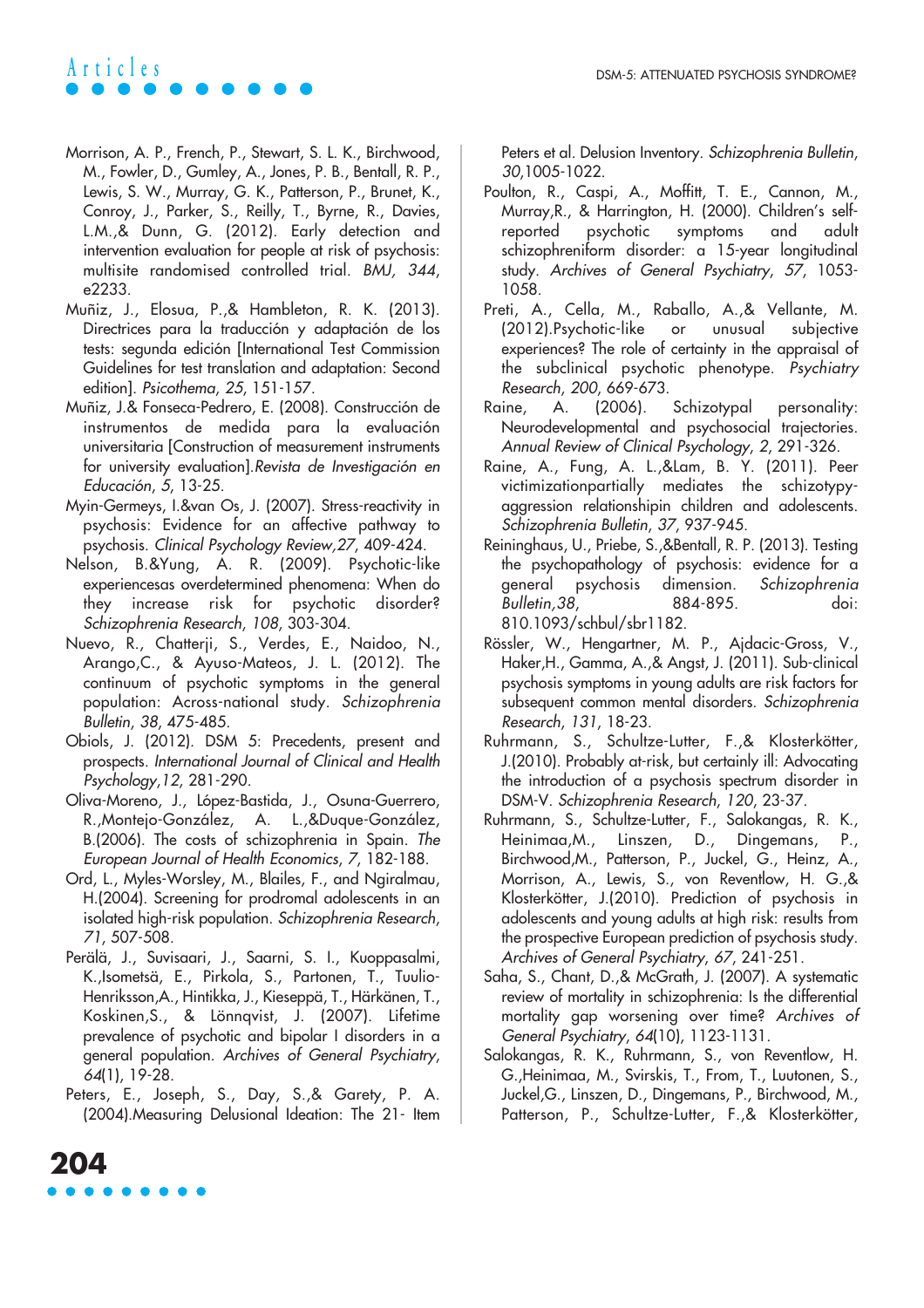J.(2012). Axis I diagnoses and transition to psychosis in clinical high-risk patients EPOS project: prospective follow-up of 245 clinical high-risk outpatients in four countries. Schizophrenia Research, 138, 192-197.doi: 110.1016/j.schres.2012.1003.1008.

- Sanislow, C. A., Pine, D. S., Quinn, K. J., Kozak, M. J.,Garvey, M. A., Heinssen, R. K., Wang, P. S.,& Cuthbert,B. N. (2010). Developing constructs for psychopathology research: research domain criteria. Journal of Abnormal Psychology, 119, 631-639.
- Schimmelmann, B. G., Michel, C., Schaffner, N.,&Schultze-Lutter, F. (2011). What percentage of people in the general population satisfies the current clinical at-risk criteria of psychosis? Schizophrenia Research,125, 99-100.
- Schultze-Lutter, F., Addington, J., Ruhrmann, S.,&Klosterkötter,J. (2007). Schizophrenia Proneness Instrument,Adult Version (SPI-A). Rome.
- Schultze-Lutter, F., Marshall, M., and Koch, E. (2012). SchizophreniaProneness Instrument - Child and Youth Version,Extended English Translation (SPI-CY EET). Rome.
- Schultze-Lutter, F., Ruhrmann, S., Berning, J., Maier, W.,&Klosterkötter, J. (2010). Basic symptoms and ultra high risk criteria: symptom development in the initial prodromal state. Schizophrenia Bulletin, 36, 182-191. doi: 110.1093/schbul/sbn1072.
- Shah, J., Eack, S. M., Montrose, D. M., Tandon, N., Miewald,J. M., Prasad, K. M.,&Keshavan, M. S. (2012).Multivariate prediction of emerging psychosis in adolescents at high risk for schizophrenia. Schizophrenia Research, 141, 189-196.doi: 110.1016/j.schres.2012.1008.1012.
- Simon, A. E., Velthorst, E., Nieman, D. H., Linszen, D.,Umbricht, D.,&de Haan, L. (2011). Ultra high-risk state for psychosis and non-transition: a systematic review. Schizophrenia Research, 132, 8-17.
- Stafford, M. R., Jackson, H., Mayo-Wilson, E., Morrison, A. P.,& Kendall, T. (2013). Early interventions to prevent psychosis: systematic review and metaanalysis. British Medical Journal, 346 doi: 10.1136/bmj.f185.
- Stefanis, N. C., Hanssen, M., Smirnis, N. K., Avramopoulos,D. A., Evdokimidis, I. K., Stefanis, C. N., Verdoux,H., and Van Os, J. (2002). Evidence that three dimensions of psychosis have a distribution in the general population. Psychological Medicine, 32(2), 347-358.
- Tandon, R., Gaebel, W., Barch, D. M., Bustillo, J., Gur,R. E., Heckers, S., Malaspina, D., Owen, M. J.,Schultz,

S., Tsuang, M., Van Os, J.,& Carpenter W.(2013). Definition and description of schizophrenia in the DSM-5. Schizophrenia Research, 150, 3-10.

**Articles**

- Tandon, R., Keshavan, M. S.,& Nasrallah, H. A. (2008).Schizophrenia, "Just the Facts" What we know in2008. 2. Epidemiology and etiology. Schizophrenia Research, 102(1-3), 1-18.
- Tsuang, M. T., Van Os, J., Tandon, R., Barch, D. M.,Bustillo, J., Gaebel, W., Gur, R. E., Heckers, S., Malaspina,D., Owen, M. J., Schultz, S.,& Carpenter, W., C. (2013). Attenuated psychosis syndrome in DSM-5.Schizophrenia Research, 150, 31-35.
- Vallina, O. (2003). Los orígenes de la cronicidad. Intervencionesiniciales en psicosis [Origins of chronicity. First interventions in psychosis]. Boletín de la Asociación Madrileña de Rehabilitación Psicosocial, 15-16,15-27.
- Vallina, O., Lemos Giráldez, S.,& Fernández, P. (2006).Estado actual de la detección e intervención temprana en psicosis [Current state of early detection and intervention in psychosis]. Apuntes de Psicología, 24(1-3), 185-221.
- Vallina, O., Lemos, S.,& Fernández, P. (2012). Intervención temprana en psicosis: Un nuevo marco and oportunidad para la prevención de la psicosis [Early intervention in psychosis: A new framework and opportunity for the prevention of psychosis]. In M. A.Castejón Bellmunt & R. San Martín Ontoria (Eds.), Informe del estado actual de la prevención de la salud mental [Report on the current state of prevention in mental health](pp. 47-83). Madrid: Centro de Rehabilitación Laboral "San Blas".
- van der Gaag, M., Nieman, D. H., Rietdijk, J., Dragt, S.,Ising, H. K., Klaassen, R. M., Koeter, M., Cuijpers, P.,Wunderink, L.,& Linszen, D. H. (2012). Cognitive behavioral therapy for subjects at ultrahigh risk for developing psychosis: a randomized controlled clinical trial. Schizophrenia Bulletin, 38, 1180-1188.
- van Os, J.& Kapur, S. (2009). Schizophrenia. Lancet,374, 635-645.
- van Os, J., Kenis, G.,& Rutten, B. P. (2010). The environmentand schizophrenia. Nature, 468, 203- 312.
- van Os, J., Linscott, R. J., Myin-Germeys, I., Delespaul,P.,& Krabbendam, L. (2009). A systematic review andmeta-analysis of the psychosis continuum: Evidence fora psychosis proneness-persistenceimpairment modelof psychotic disorder. Psychological Medicine, 39,179-195.
- Welham, J., Scott, J., Williams, G., Najman, J., Bor,